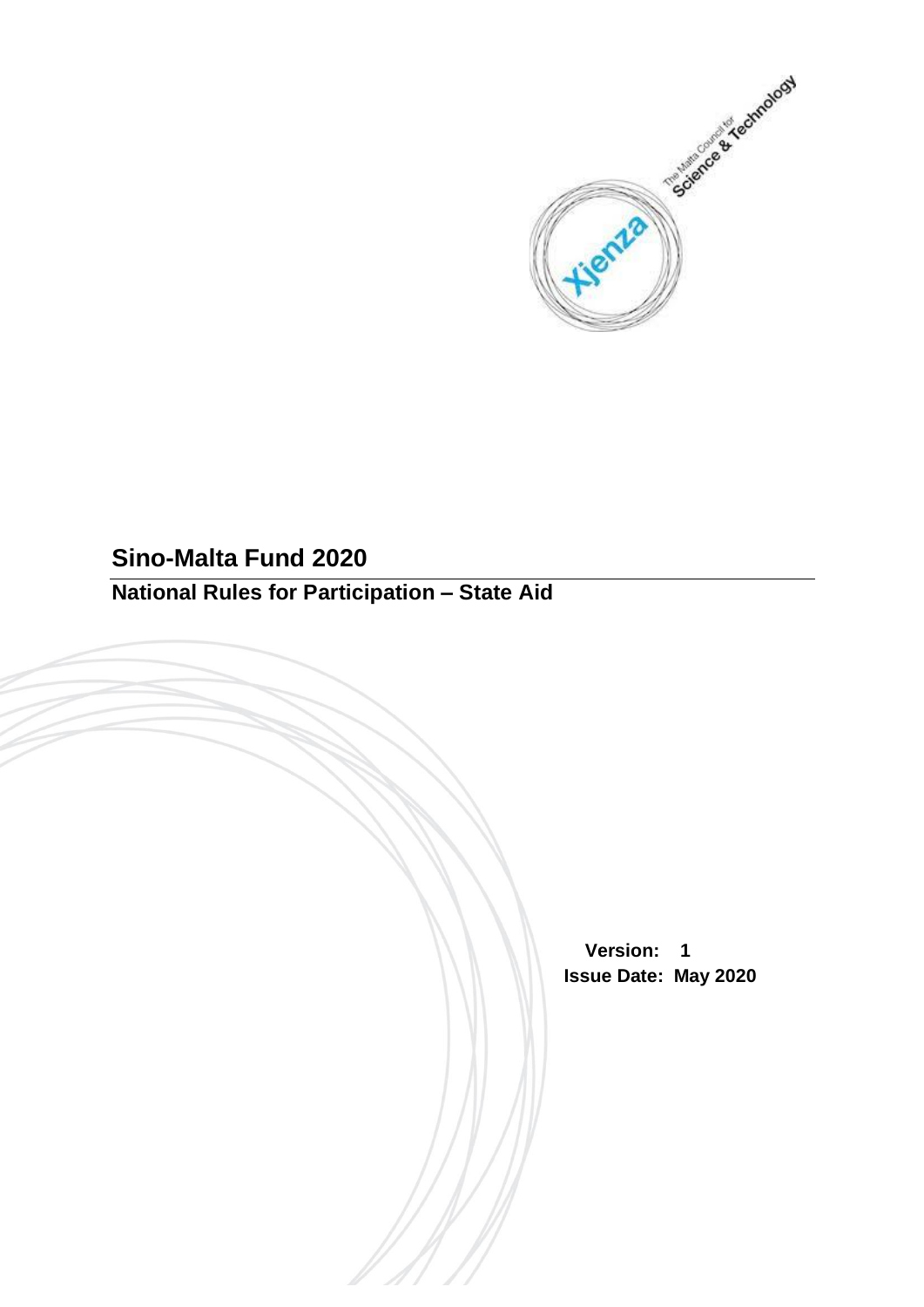## **Table of Contents**

| 1.  |  |
|-----|--|
| 1.1 |  |
| 1.2 |  |
| 1.3 |  |
| 2.  |  |
| 2.1 |  |
| 3.  |  |
| 3.1 |  |
| 3.2 |  |
| 3.3 |  |
| 3.4 |  |
| 3.5 |  |
| 3.6 |  |
| 4.  |  |
| 4.1 |  |
| 4.2 |  |
|     |  |
| 5.  |  |
| 6.  |  |
| 6.1 |  |
| 6.2 |  |
| 6.3 |  |
| 6.4 |  |
| 7.  |  |
| 7.1 |  |
| 7.2 |  |
| 7.3 |  |
| 7.4 |  |
| 7.5 |  |
| 7.6 |  |
| 7.7 |  |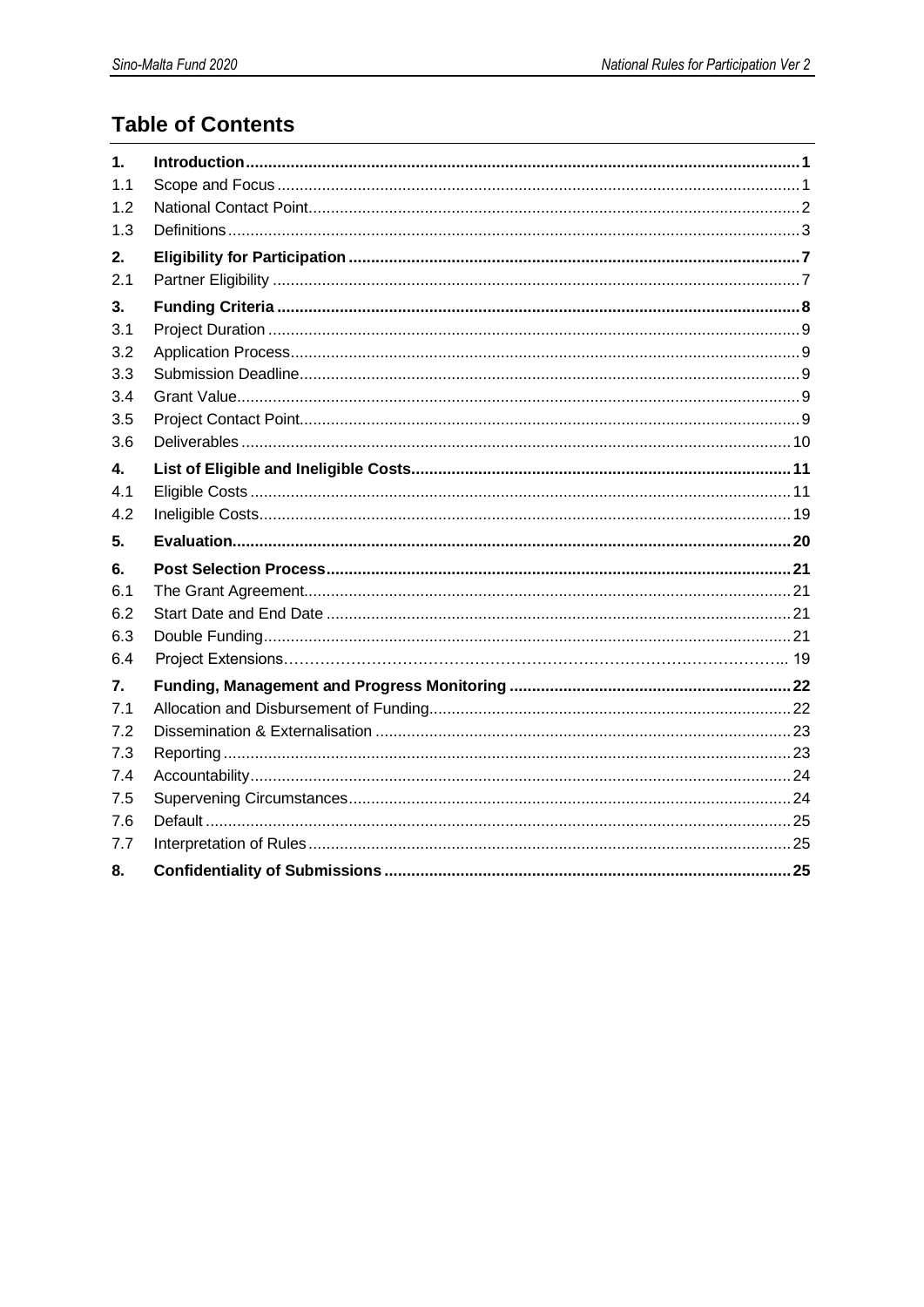## <span id="page-2-0"></span>**1. Introduction**

 Funding Party: Malta Council for Science and Technology for and on behalf of the Foundation for Science and Technology, Villa Bighi, Kalkara, KKR 1320 Malta

## <span id="page-2-1"></span>**1.1 Scope and Focus**

The Call for Proposals for the Science and Technology Cooperation – Sino-Malta Fund for 2020 is to be carried out in accordance with the framework of the Agreement on Science and Technological Cooperation between the Government of Malta and the Government of the People's Republic of China and subsequent agreements by Joint Commission on Science and Technology between the Malta Council for Science and Technology (hereinafter referred to as 'MCST') and the Ministry of Science and Technology of the People's Republic of China (hereinafter referred to as 'MOST').

The aim of this Science and Technology Cooperation – Sino-Malta Fund, is to intensify scientific collaboration between the two countries to strengthen R&D activities, technology transfer and to carry out comprehensive, steady and long-term cooperation through support of researchers' mobility and the networking of industries, universities and research institutions to generate mutual-beneficial and win-win research.

#### 1.1.1 *Research Areas*

The selection of topics for funding has been made on the basis of bilateral negotiations between MCST and MOST with respect to joint-priority areas. For this call, the selected areas are:

- a) Maritime Services and/or Maritime Technology and/or Aquaculture
- b) Transport
- c) Digital Technologies

#### 1.1.2 *Type of Research*

Projects under the Sino-Malta Fund 2020 can undertake either Fundamental Research, Industrial Research or Experimental Development in line with the definitions outlined in Section 1.3, under Regulations A or B of this scheme. MCST will be funding all three research work categories.

#### *1.1.3 Project Proposals*

Project Proposal submissions will be undertaken in two stages. In stage 1 of the Call the submission of a pre-proposal is required and in stage 2 of the Call the submission of the full proposal.

Each project proposal must be in accordance with the following:

- The proposed research project must be consistent with the scope of this call determined in both the MCST and MOST published details.
- The proposed project must relate to one (1) predominant theme, a), b) or c) detailed above.
- The proposal should be novel and not correspond with on-going or completed projects funded by other instruments, programmes or projects.
- Only pre-proposals that have an approved cooperation agreement signed by all partners and an approved IP agreement signed by all partners will be considered. Furthermore, pre-/full proposals on either side must bear matching thematic areas and the applications on either side are to be complementary.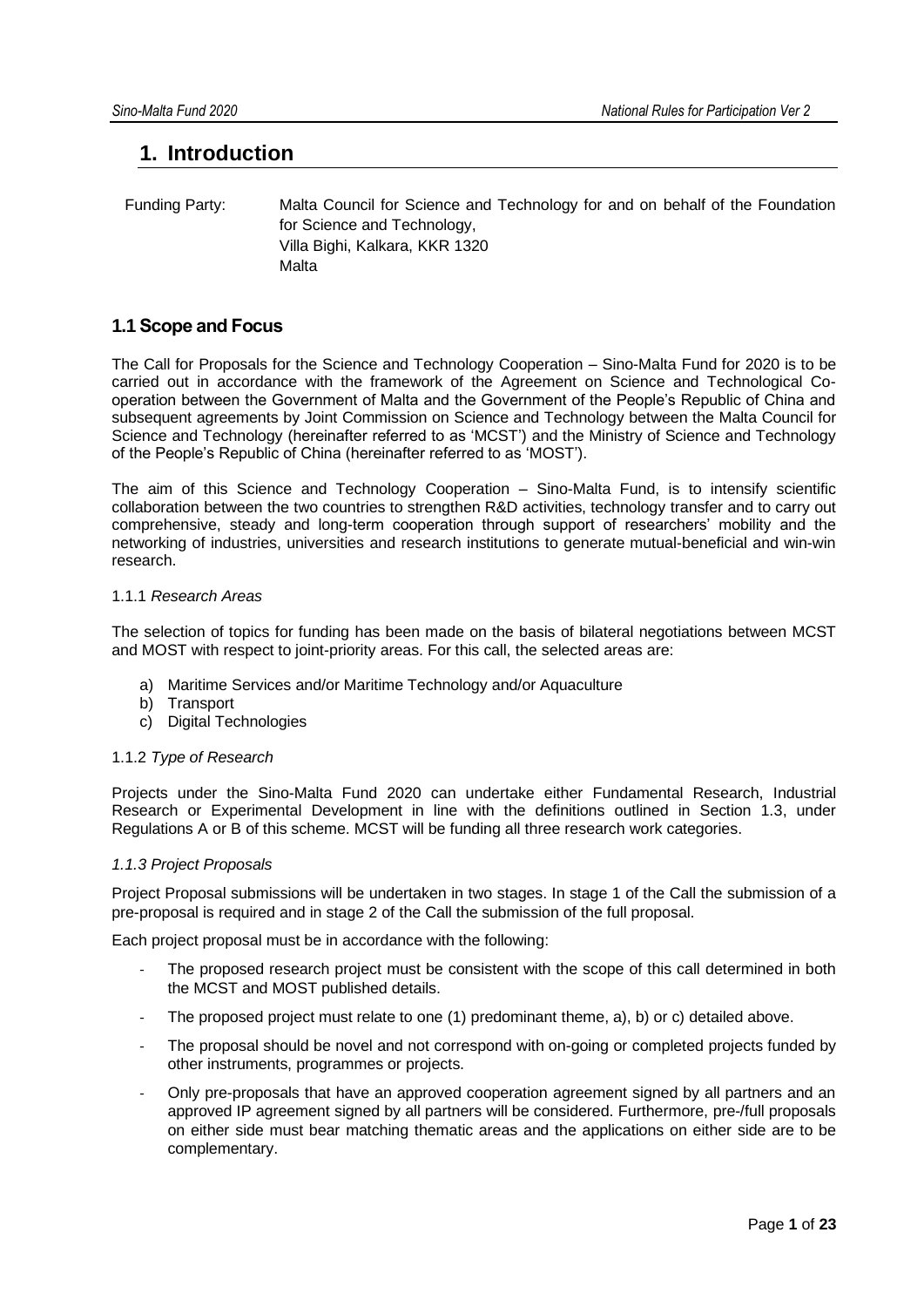- Project consortia consisting of **at least one eligible legal entity operating from Malta** and one eligible entity from China can apply for funding. The eligibility of Maltese participants is highlighted within this document, whereas the eligibility of Chinese participants is published within the MOST call.
- The proposal should strive to be balanced between the countries involved in the project as far as the volume of work is concerned and preferably be balanced in terms of the requests for funding.
- There is no upper limit on eligible consortium size. Consortia may involve as many partners as necessary to achieve the project goals. However, applicants should be aware that a higher number of entities will not automatically result in a positive evaluation of the proposal. There is also no upper limit of partners from the same country, unless stated otherwise in the MOST call. Each side of the collaboration must however have, one (1) Principal Investigator (PI).
- MCST does not preclude the participation of entities from other countries, however these are to provide written proof that their part of the project will be covered independently from this call (i.e. in kind). They cannot act as a PI and their contribution to the project should not be vital. The MOST call must also be consulted with regards to any exemption of contradiction to this allowance by MCST which could nullify the statement.
- In every proposal, the PI from the Malta side and the PI from the Chinese side, bear the responsibility for submitting the application on behalf of the Consortium, to each of their respective managing authorities (i.e. MCST and MOST), whilst considering the national rules of either side.
- Applicants are to submit an application for assistance under this scheme before the start of works.
- Successful proposals will see entities operating from Malta entering into a Grant Agreement with MCST, whereas the Chinese entities will enter into a Grant Agreement with MOST. MCST shall decide whether successful applicants operating from Malta are to sign a Grant Agreement with MCST on a per partner basis, or in a collective manner.
- Each side (Maltese partners and Chinese partners) must adhere to their respective National Rules, to ensure joint-eligibility. Ineligibility of one side of the consortium, will result in an ineligible proposal overall.
- Applicants can submit more than one pre- / full- proposal under this Call.
- The proposal submitted by the PI operating from Malta to MCST must be written in **English**. The proposal submitted by the Chinese PI to MOST must be written in Chinese.

## <span id="page-3-0"></span>**1.2 National Contact Point**

Correspondence from Maltese entities should be directed to:

[International.mcst@gov.mt](mailto:International.mcst@gov.mt) / 23602240

Correspondence from Chinese entities should be directed to:

 Tel: +86168598010 E-mail: [zfj@cstec.org.cn](mailto:zfj@cstec.org.cn)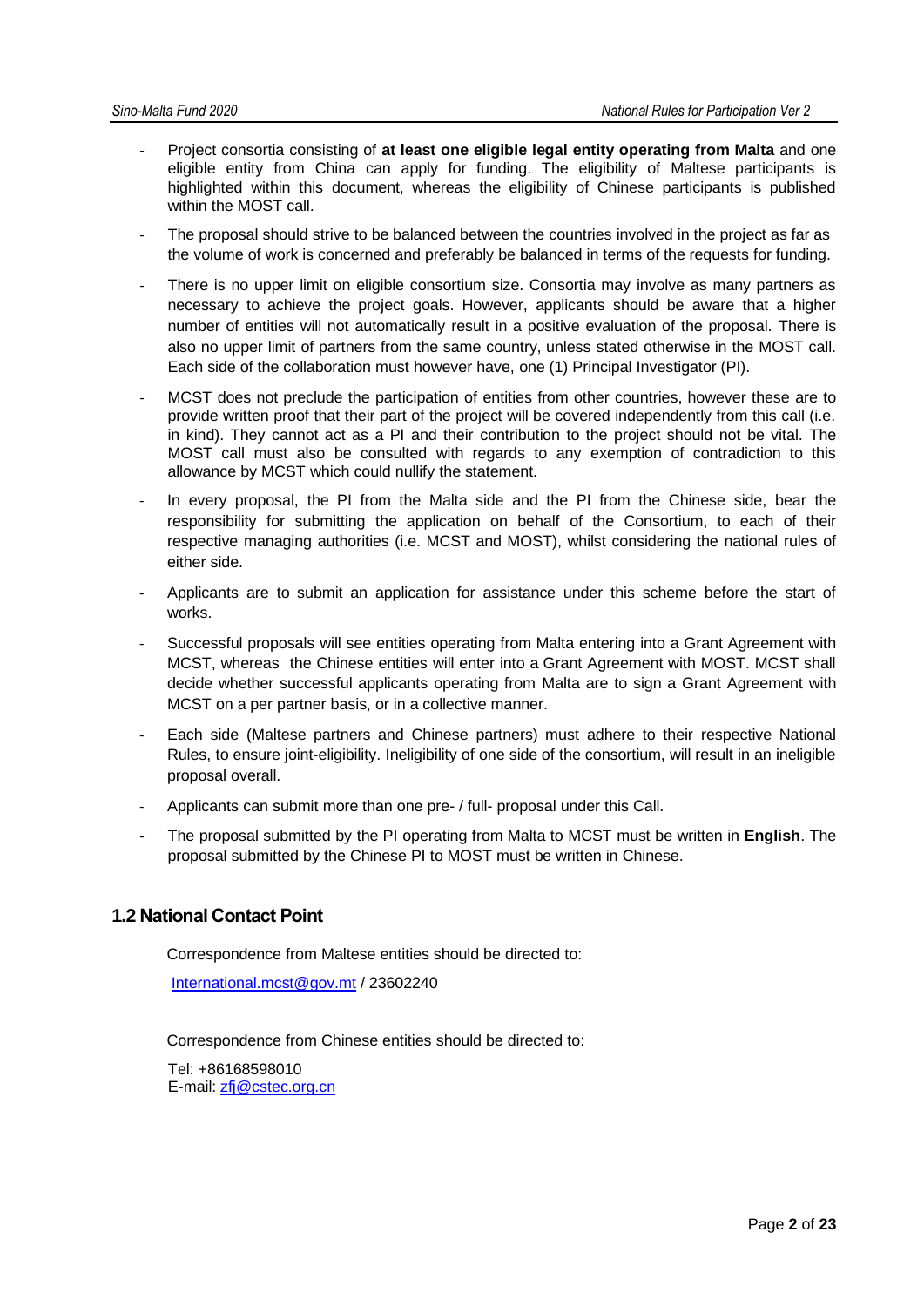### <span id="page-4-0"></span>**1.3 Definitions**

**Applicant** means anyone eligible for participation in a Project in terms of these Rules for Participation and who consequently applies for funding under this joint initiative.

**Arm's length** means that the conditions of the transaction between the contracting parties do not differ from those which would be stipulated between independent enterprises and contain no element of collusion. Any transaction that results from an open, transparent and non-discriminatory procedure is considered as meeting the arm's length principle.

**Effective collaboration** means collaboration between at least two independent parties to exchange knowledge or technology, or to achieve a common objective based on the division of labour where the parties jointly define the scope of the collaborative project, contribute to its implementation and share its risks, as well as its results. One or several parties may bear the full costs of the project and thus relieve other parties of its financial risks. Contract research and provision of research services are not considered forms of collaboration.

**Eligible direct costs** are those costs incurred directly by the national beneficiaries during the duration of the project and used primarily for the purpose of achieving the objectives of the project. All eligible expenses must be incurred between the Start Date and the End Date of the Project and must be limited to the budgeted value as indicated in the Grant Agreement.

**End Date** means the date when the Project Period, having commenced on the Start Date, expires. The Project Period is the time required to execute the Project as indicated in the grant agreement.

**Industrial Entity** is defined as a Legal Entity having more than 50% private shareholding, including but not limited to, a privately-owned company or commercial enterprise, the objects and activities of which include the output of a specified product and service, and have the financial means to execute the project and a potential to use the results. In addition to research and innovation contributions and knowledge transfer, the entity may contribute to the consortium by developing, testing, commercializing or using such a product or service. Provided that a registered NGO, or a Professional Body as defined in this Section is considered as forming part of this definition.

**Innovation** is defined as the internationally novel scientific/technological development of a technological process, product or service. Also, the definition of innovation within the same context can also be applied to non-novel, yet step-change/ground-breaking enhancement of existing technological processes, products or services, or even the application of existing knowledge to new novel applications of these solutions to deliver step-change competitiveness through such an application.

**Large undertaking** is an undertaking not fulfilling the criteria laid down in Annex I of the COMMISSION REGULATION (EU) No 651/2014 of 17 June 2014 declaring certain categories of aid compatible with the internal market in application of Articles 107 and 108 of the Treaty.

**Linked enterprises** are enterprises which have any of the relationships with each other outlined in Annex I of the COMMISSION REGULATION (EU) No 651/2014 of 17 June 2014 declaring certain categories of aid compatible with the internal market in application of Articles 107 and 108 of the Treaty.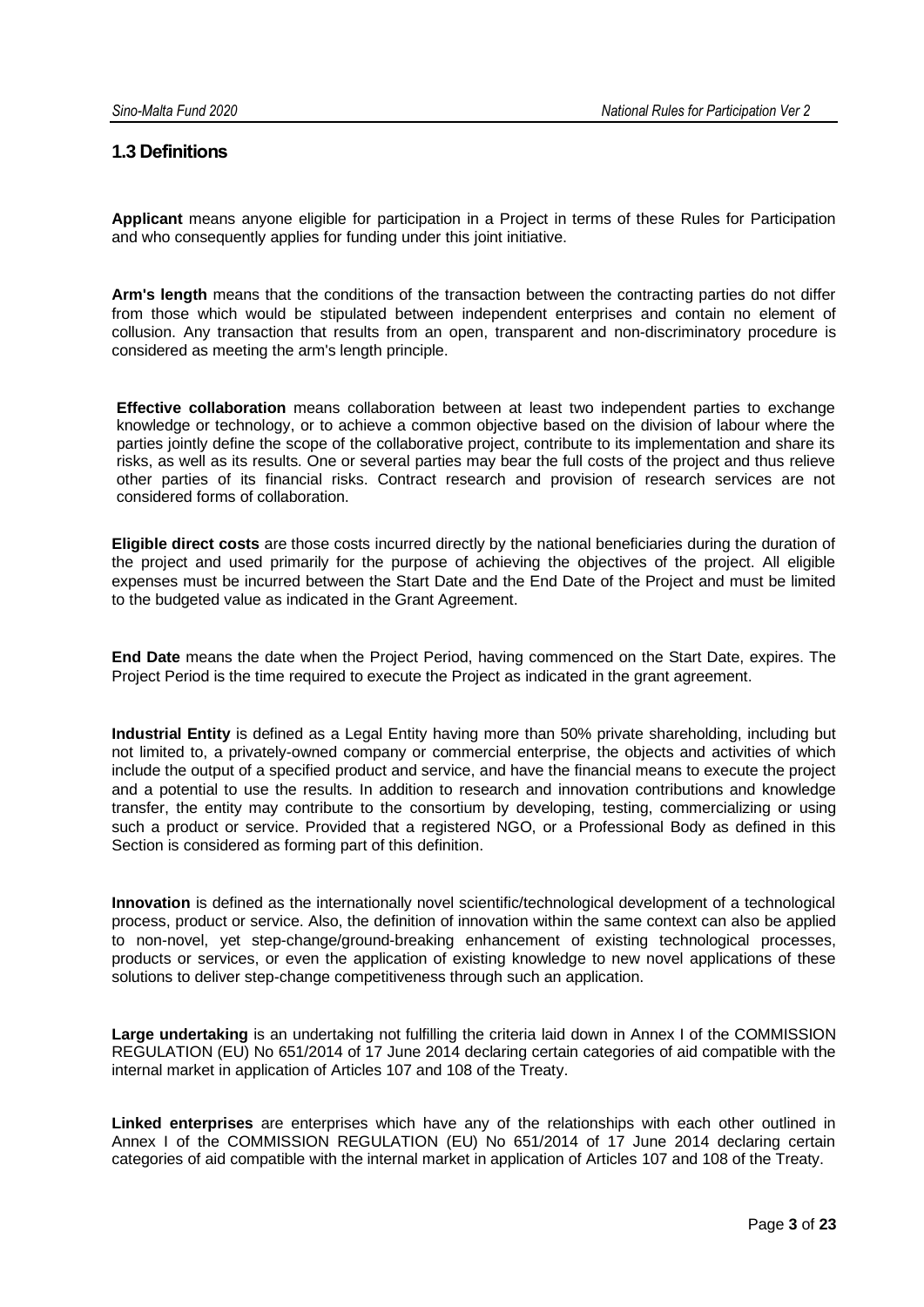**Maltese Legal Entity** means any entity created under the law of Malta which has legal personality and which may, acting under its own name, exercise rights and be subject to obligations. For the definition of Chinese entity eligibility, the call published by MOST is to be consulted.

**NGO** means any Voluntary or Non-Governmental Organisation set up in accordance with The Voluntary Organisations Act (Cap. 492 of the Laws of Malta).

**Non-profit Organisation** is an entity where (a) the statute of the entity contains an express exclusion of the purpose to make profits; and (b) there is express provision in the statute defining the purposes of the entity which do not include the promotion of private interests, other than a private interest which is a social purpose; and (c) no part of the income, capital or property is available directly or indirectly to any promoter, founder, member, administrator, donor or any other private interest. Provided that if a promoter, founder, member, administrator or donor is another enrolled non-profit making organisation, the limitation in paragraph (c) shall not apply provided the availability of such income, capital or property is subject to conditions which are consistent with the general purposes of the grantor entity:

Provided further that an organisation shall continue to be deemed as non-profit making notwithstanding that:(i) it obtains a pecuniary gain from its activities when such gain is not received or credited to its members but is exclusively utilised for its established purposes; (ii) it buys or sells or otherwise deals in goods or services where such activities are exclusively related to its principal purposes; (iii) it is established for the general entertainment, pastime, education or other similar benefit only of its members; or (iv) it is established for the promotion of the social role, ethics, education and values of a trade or profession provided it does not promote the private interests of its members.

**Operating base in Malta** means if the legal entity:

1. owns, leases, or has been given the right of use by a third party, an adequate premises from where to conduct an eligible economic activity in the region of Malta;

and

2. employs at least one (1) person that is based in Malta and is liable to pay income tax in Malta.

**Partner** is defined as a partner in a consortium of a funded transnational project

**Personnel costs** means the costs of researchers, technicians and other supporting staff to the extent employed on the relevant project or activity

**Principal Investigator** is one of the local beneficiaries of a project consortium that is appointed as that entity responsible for all communications with MCST and the consortium partners from proposal submission to project end, regardless of the number of local partners and the number of Grant Agreements. The Project Contact from the Principal Investigator will have the responsibility of ensuring that all the partners involved in the consortium are eligible and supervises the project workflow with the help of WP leaders. Additionally, he/she will be required to submit the project application on behalf of the consortium and must also compile and submit reports / deliverables to the funding bodies which in turn will relay these documents to MCST.

**Professional Body** may be an organisation, an association, a chamber, society, institute or a group of professional persons not being enrolled or registered in terms of The Voluntary Organisations Act (Cap. 492 of the Laws of Malta) or not being otherwise recognised in terms of Law, and which is generally recognised and acknowledged by the professional persons it seeks to represent as their representative Body. For the purposes of this Definition, a professional person is one who has undergone a period of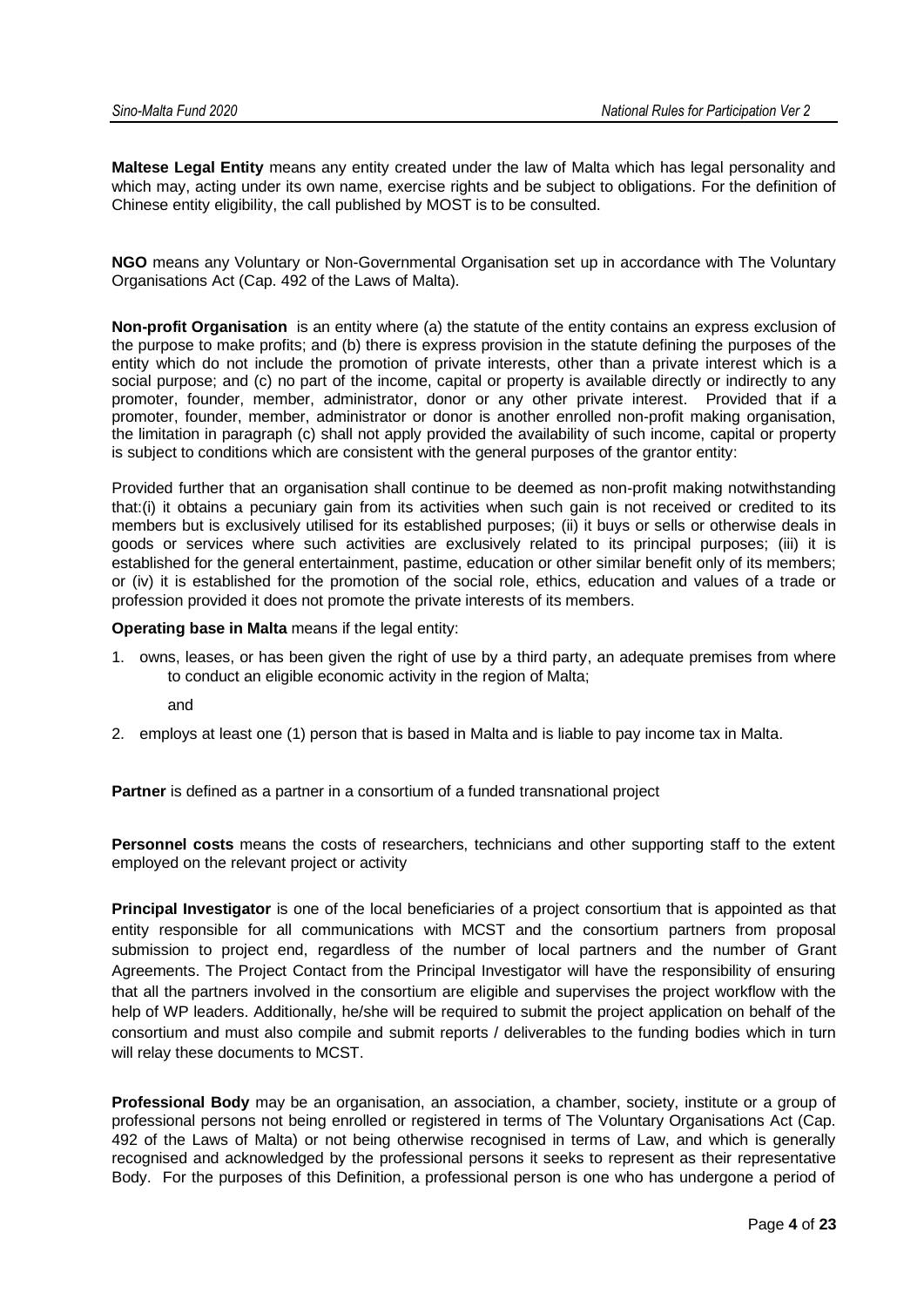study at a university or a recognised institution of higher learning and has obtained the formal qualification entitling the person to practise the respective profession; and who provides a specialised service to the public, based primarily on a fiduciary relationship between herself/himself and the party to whom s/he provides such service on his own personal credibility and responsibility.

**Project Contact** is the individual, appointed to communicate on behalf of the partner with MCST and other partners. There must be one (1) Project Contact per partner.

**Project Grant** means the granted funding provided.

**Project Value** means the entire project budget including any co-financing.

**Public Entity** means any Maltese Public Service Department or Maltese Public Sector Entity, or any Maltese Legal Entity which has more than 50% government shareholding. Public Service refers to all Ministries and Departments; and Public Sector Entities refers to authorities, corporations, agencies and commercial public-sector entities in which the Government has a majority shareholding and that are not listed on the stock exchange. Public Entities also include foundations, local councils and public academic entities. In the case of public academic entities, this includes but is not limited to a higher education entity or a research institute, whether as a whole body or as a component unit or department within such body, provided that the entity's ongoing education and research is scientifically in line with the subject of the application being submitted during this call provided that the higher education entity must be in possession of a license for Higher Education according to the Further and Higher Education (Licensing, Accreditation and Quality Assurance) Regulations – Subsidiary Legislation 327.433. This does not include the license for a tuition centre.

**Research and Development** is defined as the systematic investigation, work or research carried out in any field of science or technology through experiment, theoretical work or analysis undertaken in order to acquire new knowledge, primarily directed towards a specific practical aim or objective, and includes:

- a) **Fundamental Research** means experimental or theoretical work undertaken primarily to acquire new knowledge of the underlying foundations of phenomena and observable facts, without any direct commercial application or use in view
- b) **Industrial Research** means the planned research or critical investigation aimed at the acquisition of new knowledge and skills for developing new products, processes or services or for bringing about a significant improvement in existing products, processes or services. It comprises the creation of components parts of complex systems, and may include the construction of prototypes in a laboratory environment or in an environment with simulated interfaces to existing systems as well as of pilot lines, when necessary for the industrial research and notably for generic technology validation
- c) **Experimental Development** means acquiring, combining, shaping and using existing scientific, technological, business and other relevant knowledge and skills with the aim of developing new or improved products, processes or services. This may also include, for example, activities aiming at the conceptual definition, planning and documentation of new products, processes or services

Experimental development may comprise prototyping, demonstrating, piloting, testing and validation of new or improved products, processes or services in environments representative of real life operating conditions where the primary objective is to make further technical improvements on products, processes or services that are not substantially set. This may include the development of a commercially usable prototype or pilot which is necessarily the final commercial product and which is too expensive to produce for it to be used only for demonstration and validation purposes.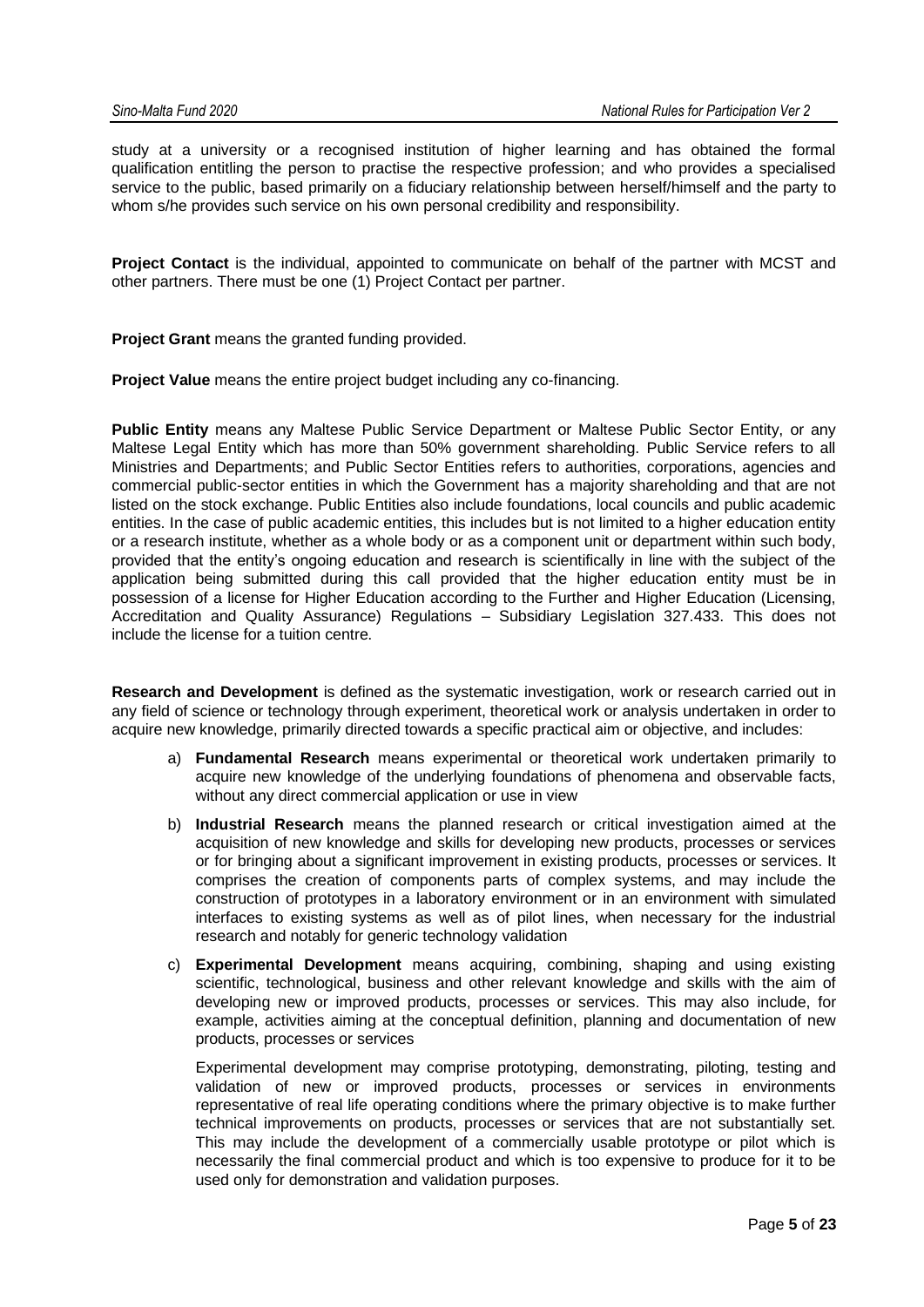Experimental development does not include routine or periodic changes made to existing products, production lines, manufacturing processes, services and other operations in progress, even if those changes may represent improvements;

**Research and knowledge-dissemination organisation** means an entity (such as universities or research institutes, technology transfer agencies, innovation intermediaries, research-oriented physical or virtual collaborative entities), irrespective of its legal status (organised under public or private law) or way of financing, whose primary goal is to independently conduct fundamental research, industrial research or experimental development or to widely disseminate the results of such activities by way of teaching, publication or knowledge transfer. Where such entity also pursues economic activities the financing, the costs and the revenues of those economic activities must be accounted for separately. Undertakings that can exert a decisive influence upon such an entity, in the quality of, for example, shareholders or members, may not enjoy preferential access to the results generated by it;

**'Self-employed'** as registered with Jobsplus.

**Start of Works** means the earlier of either the start of construction works relating to the investment, or the first legally binding commitment to order equipment or any other commitment that makes the investment irreversible. Buying land and preparatory works such as obtaining permits and conducting feasibility studies are not considered start of works. For take-overs, 'start of works' means the moment of acquiring the assets directly linked to the acquired establishment; also known as *Start Date* being the date which is stated in the grant agreement for the official start of the project.

**Start-up Undertaking** shall be defined as an enterprise that has been established for less than five (5) years following its registration. For eligible undertakings that are not subject to registration, the five year eligibility period may be considered to start from the moment when the enterprise either starts its economic activity or is liable to tax for its economic activity.

**Single Undertaking** includes all enterprises having at least one of the following relationships with each other:

- i. One enterprise has a majority of the shareholders' or members' voting rights in another enterprise;
- ii. One enterprise has the right to appoint or remove a majority of the members of the administrative, management or supervisory body of another enterprise;
- iii. One enterprise has the right to exercise a dominant influence on another enterprise pursuant to a contract entered into with that enterprise or to a provision in its memorandum or articles of association;
- iv. One enterprise, which is a shareholder in or member of another enterprise, controls alone, pursuant to an agreement with other shareholders in or members of that enterprise, a majority of shareholders' or members' voting rights in that enterprise.

Enterprises having any of the relationships referred to in points (i) to (iv) above through one or more other enterprises shall be considered to be a single undertaking,

**Small and Medium Enterprises (SME)** is an undertaking which fulfils the criteria laid down in Annex I of Commission Regulation (EU) No 651/2014 of 17 June 2014 declaring certain categories of aid compatible with the internal market in application of Articles 107 and 108 of the Treaty.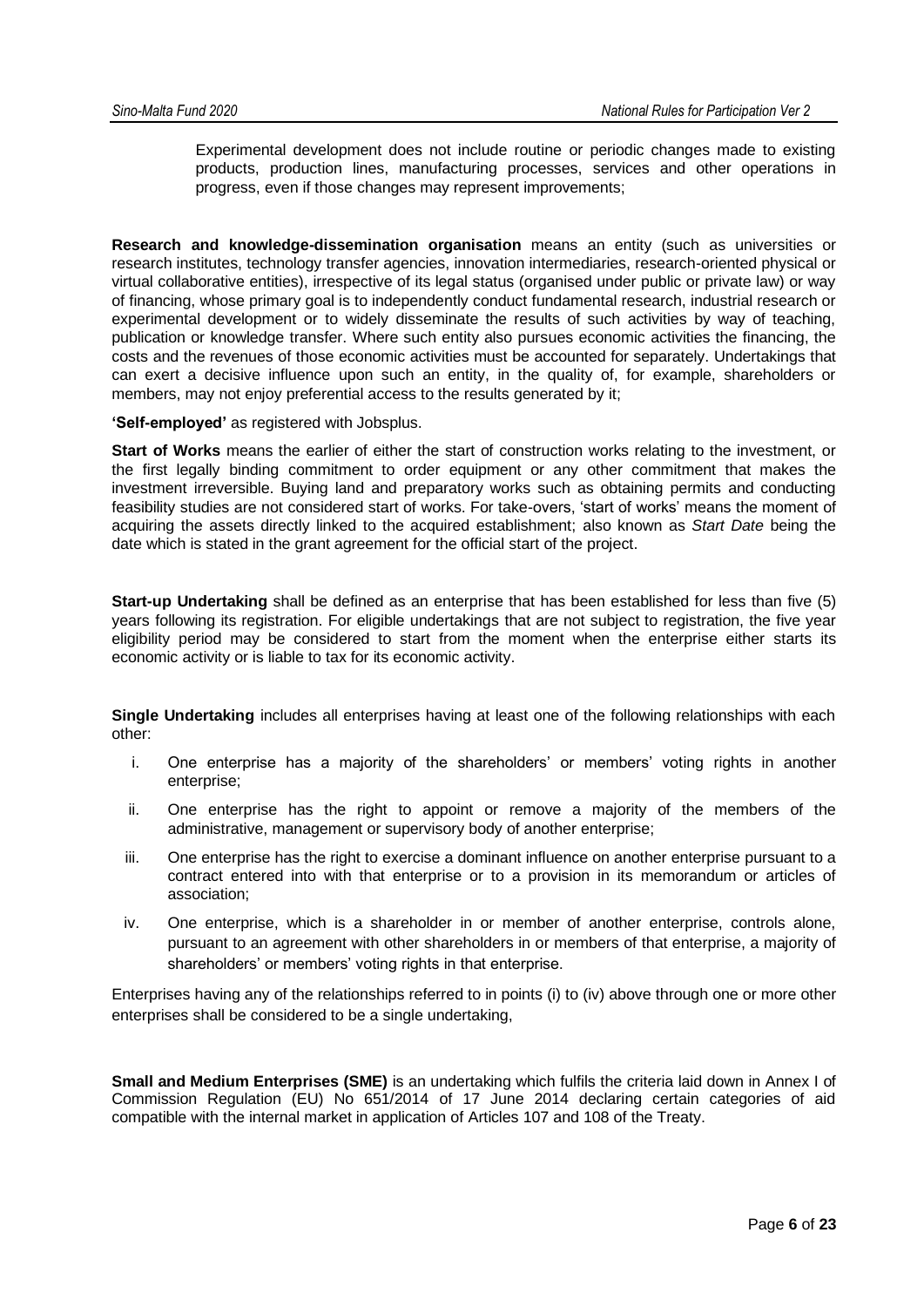**Subcontracted Activity** means any activity related to the project, (including but not limited to consultancy), which is not carried out directly by a Partner or its employees but is carried out by any third party (local or foreign) individual, company, partnership or entity, under whatsoever terms and conditions.

**Undertaking in Difficulty** means an undertaking in respect of which at least one of the following circumstances occurs:

(a) In the case of a limited liability company (other than an SME that has been in existence for less than three years or, for the purposes of eligibility for risk finance aid, an SME within 7 years from its first commercial sale that qualifies for risk finance investments following due diligence by the selected financial intermediary), where more than half of its subscribed share capital has disappeared as a result of accumulated losses. This is the case when deduction of accumulated losses from reserves (and all other elements generally considered as part of the own funds of the company) leads to a negative cumulative amount that exceeds half of the subscribed share capital. For the purposes of this provision, 'limited liability company' refers in particular to the types of company mentioned in Annex I of Directive 2013/34/EU and 'share capital' includes, where relevant, any share premium.

(b) In the case of a company where at least some members have unlimited liability for the debt of the company (other than an SME that has been in existence for less than three years or, for the purposes of eligibility for risk finance aid, an SME within 7 years from its first commercial sale that qualifies for risk finance investments following due diligence by the selected financial intermediary), where more than half of its capital as shown in the company accounts has disappeared as a result of accumulated losses. For the purposes of this provision, 'a company where at least some members have unlimited liability for the debt of the company' refers in particular to the types of company mentioned in Annex II of Directive 2013/34/EU.

(c) Where the undertaking is subject to collective insolvency proceedings or fulfils the criteria under its domestic law for being placed in collective insolvency proceedings at the request of its creditors.

(d) Where the undertaking has received rescue aid and has not yet reimbursed the loan or terminated the guarantee, or has received restructuring aid and is still subject to a restructuring plan.

(e) In the case of an undertaking that is not an SME, where, for the past two years:

- 1. the undertaking's book debt to equity ratio has been greater than 7.5 and
- 2. the undertaking's EBITDA interest coverage ratio has been below 1.0.

## <span id="page-8-0"></span>**2. Eligibility for Participation**

### <span id="page-8-1"></span>**2.1 Partner Eligibility**

With regards to the State aid scheme, intended beneficiaries must be undertakings that carry out an economic activity within the meaning of Article 107 TFEU and are registered as one (1) of the following:

- i. A limited liability company established within the European Union and with an operating base in Malta.
- ii. Public entity
- iii. Research and knowledge dissemination organisations (such as academia or research institutes, technology transfer agencies, innovation intermediaries, research-oriented physical or virtual collaborative entities)
- iv. NGO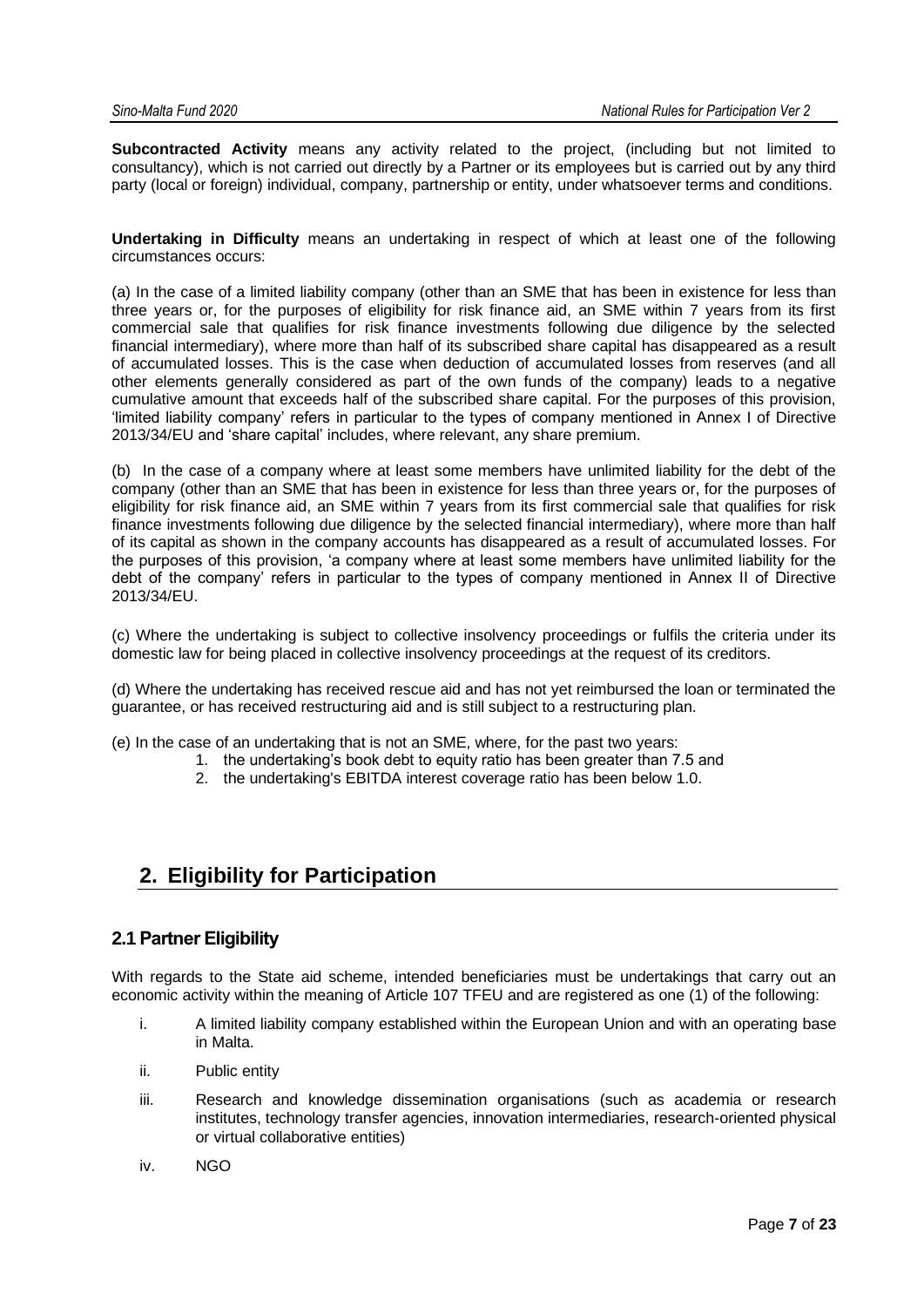- v. Non-Profit Organisation
- vi. Self-employed
- vii. Professional Body
- viii. Cooperatives

Such beneficiaries will be eligible for funding subject to the terms and conditions laid out in this document and in particular the conditions for eligibility in Regulations A and B.

For assistance provided under **Regulation B** of the National Rules for Participation, no aid may be granted to a beneficiary which is subject to an outstanding recovery order following a previous Commission Decision declaring an aid granted by Malta illegal and incompatible with the common market.

Applicants, who fall within the definition of Industrial Entity, will be required to provide the following documents which will be considered during the national eligibility check stage (to be included as an annex to the National application form or else provide authorisation to the MCST to obtain directly from the Malta Business Registry):

- Memorandum & Articles of Association or other constitutive document;
- Audited financial statements for last 3 fiscal years (2 sets).

In the event that the Applicant is a start-up and the above documents are not available, the Applicant shall provide the financial projections for three (3) years signed by an auditor, including:

- an income statement.
- a cash flow statement, and
- a statement of financial position

In the event that the review of these documents may result in too high an exposure risk to MCST, the Applicant will no longer be entitled to participate in the project.

Applicants who have other funded projects with MCST and are in default, and/or have gone beyond the timelines of the project, are not eligible to participate.

Any application submitted by or including the participation of any legal person or legal entity having, in totality or in majority ownership, the same shareholders, partners or persons holding and / or exercising a controlling power in any other legal entity which will have been at any time prior to such application declared as non-compliant or defaulting on any other contract or agreement entered into with MCST, shall be automatically declared as inadmissible.

Under Regulation B, aid will not be granted to undertakings in difficulty (within the meaning of the General Block Exemption Regulation).

Funding under this scheme is made available on the basis that the Applicant has not benefited and will not benefit from any other grant or financial incentive of whatever nature, applied for and/or utilised for the same costs and scope as that subject of the funding requested under this scheme.

## <span id="page-9-0"></span>**3. Funding Criteria**

The funds for the national beneficiaries participating in the project consortium will be made available in accordance with these rules and regulations.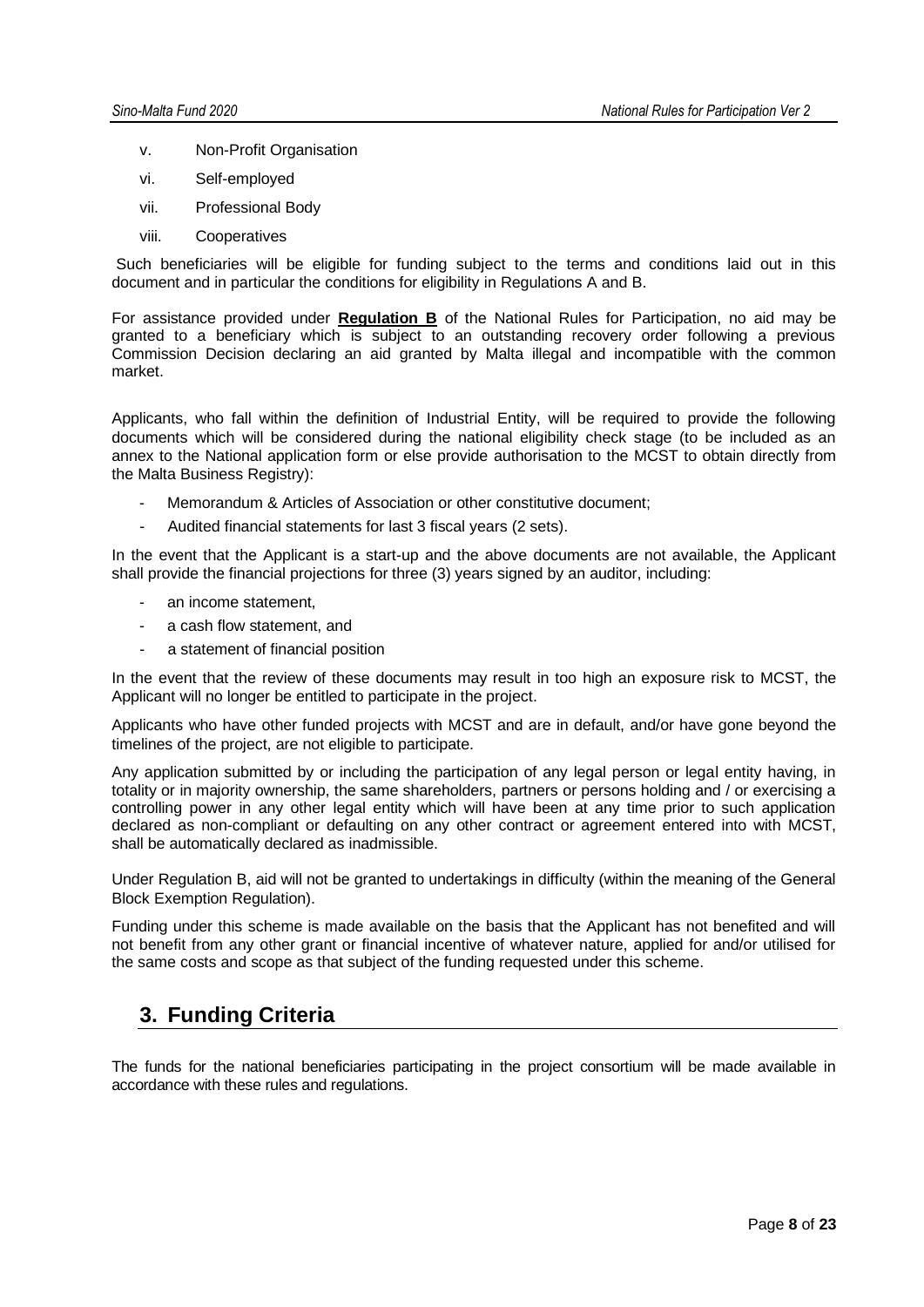## <span id="page-10-0"></span>**3.1 Project Duration**

Project duration should be a maximum of two (2) years. Successful projects are envisaged to start in January 2021. Any envisaged delays beyond 31 January 2021 need to be communicated to MCST in writing and it will be up to the Councils discretion whether the project start date can be extended further.

## <span id="page-10-1"></span>**3.2 Application Process**

The Application Process is a two-stage process:

Stage 1 – Pre-Proposal Application Form

A concise application will be submitted in Stage 1 of the call, where applicants is invited to provide an abstract of the project together with a brief overview of the objectives, targets, research, innovation and technical aspects of the project. Information on the foreseen timeline as well as the strength of the partnership will also need to be included. Collaboration and Implementation Agreements need to be submitted as part of this application phase.

#### Stage 2 – Full-Proposal Application Form

A full proposal submission is required in Stage 2 of the call, in which a detailed explanation of the project will be required at this stage, including further elaboration on the content that was provided in the Stage 1 Application Process as well as providing a more detailed overview of the Implementation methodology including the deliverables broken down into tasks, a detailed overview of the budget.

Applications from applicants operating from Malta are required to be submitted via email to [international.mcst@gov.mt](mailto:international.mcst@gov.mt)

Only complete Application Forms shall be considered.

## <span id="page-10-2"></span>**3.3 Submission Deadline**

The submission deadline for Stage 1 is **15 June 2020**. Stage 2 submission deadline will be communicated to the applicants that are invited to submit a Stage 2 Full Proposal Application Form.

## <span id="page-10-3"></span>**3.4 Grant Value**

One (1) project will be selected for funding from each of the thematic areas, with a maximum national allocation for Maltese partners in a consortium of €200,000 per sector per project

Funding for successful project submissions will be based on a periodic cash advance and will be regulated through a Grant Agreement establishing the terms and conditions governing the financing of the project.

Funding under this joint initiative is made available on the basis that an Applicant does not benefit from any other grant or financial incentive in respect of the expenses related to execution of the project.

## <span id="page-10-4"></span>**3.5 Project Contact Point**

Each national partner shall appoint a Project Contact Point. The Project contact point shall have the following responsibilities: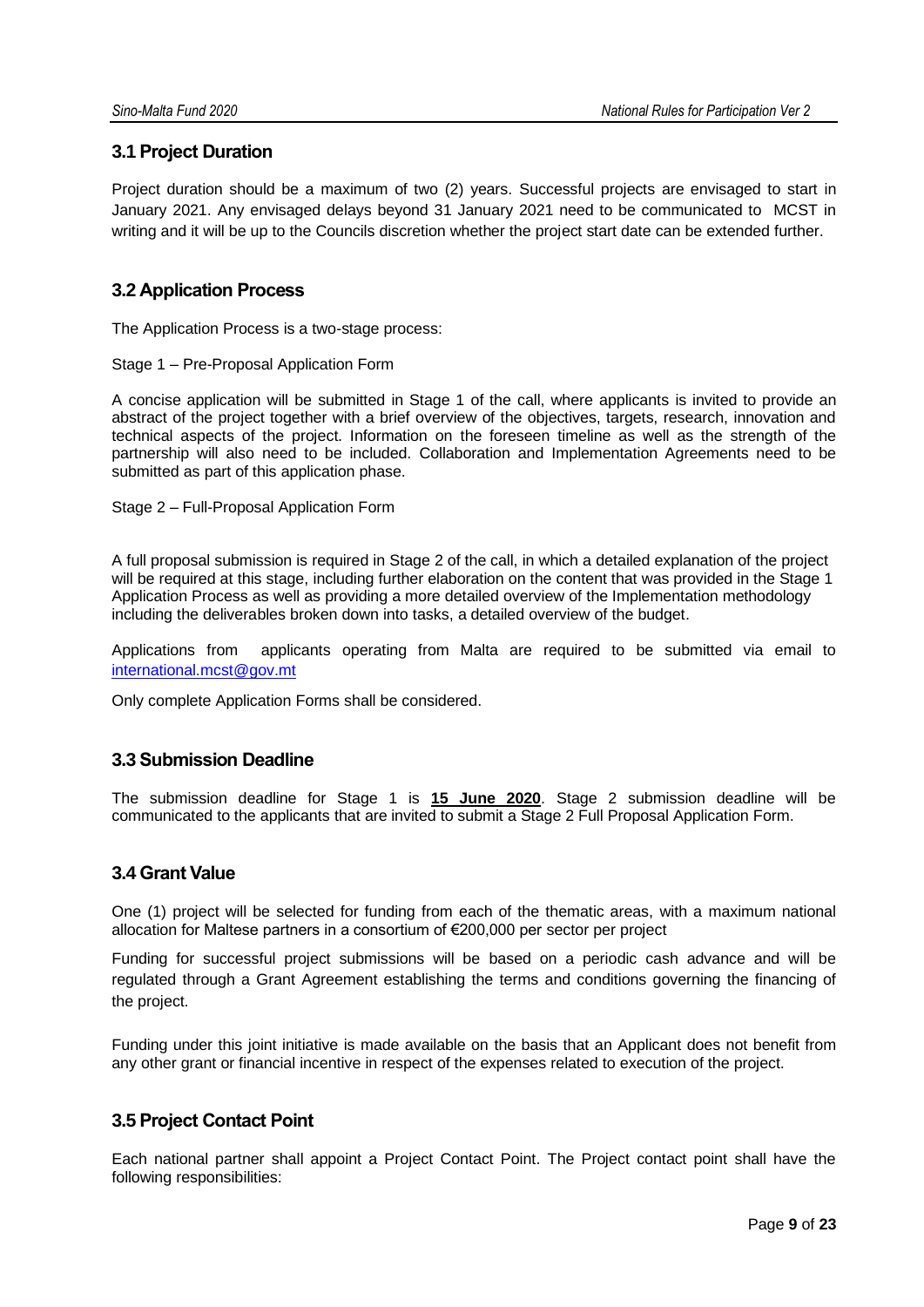- To act as the main contact person between the partner executing the project and MCST
- To ensure compliance with their obligations in terms of the Grant Agreement.
- To provide input to the Project Contact point of the PI for the compilation of Periodic Reports and Final Reports including their timely submissions and effective execution of the project.
- To ensure submission of all required financial reporting as per the contractual obligations for the partner to MCST.
- <span id="page-11-0"></span>• To monitor the execution of the project activities according to set timeframes and deliverables.

### **3.6 Deliverables**

#### **Mandatory deliverables**

The project plan must give details of certain activities which are required by MCST. These should be included as deliverables in the project proposal and include:

1. Under Regulation A, a showcase of the project to the general public by the national project partner/s through:

- The publication of at least two (2) articles per year in local newspapers, magazines or online portals. These should not contain intellectual property but should raise awareness about the project and its benefits.
- The organisation of at least one (1) half-day event to be held at MCST's premises or as otherwise directed by MCST.

Further to the above dissemination deliverables, MCST invites applications to also include deliverables as recommended below, subject to the nature of the research project:

- 1. Monograph/s and/or peer-reviewed paper/s for accepted publication in international journal/s of repute based on the work carried out through the Project. The subscription levels or Impact Factor of journals are important considerations. Similar papers published on open source media would also be considered favourably.
- 2. Oral presentation/s at international conference/s on the work carried out through the Project.
- 3. The attainment of undergraduate degrees and/or postgraduate degrees and/or post-doctoral research. In cases where the project duration is insufficient for the purpose of submitting a degree, there has to be a commitment to complete the degree outside the duration of the project utilising other sources of funding.
- 4. Registration of a patent or other Intellectual Property Rights stemming from the Project, in Malta as well as in any other country.
- 5. Commercial commitments such as technology innovations to be included in a partner's existing product or service.
- 6. Commercial commitments such as technology transfer licences.

2. Under Regulation A and B, reporting on project progress as per the list hereunder in line with the templates provided by the MCST;

• End of Stage Technical and Scientific Reports;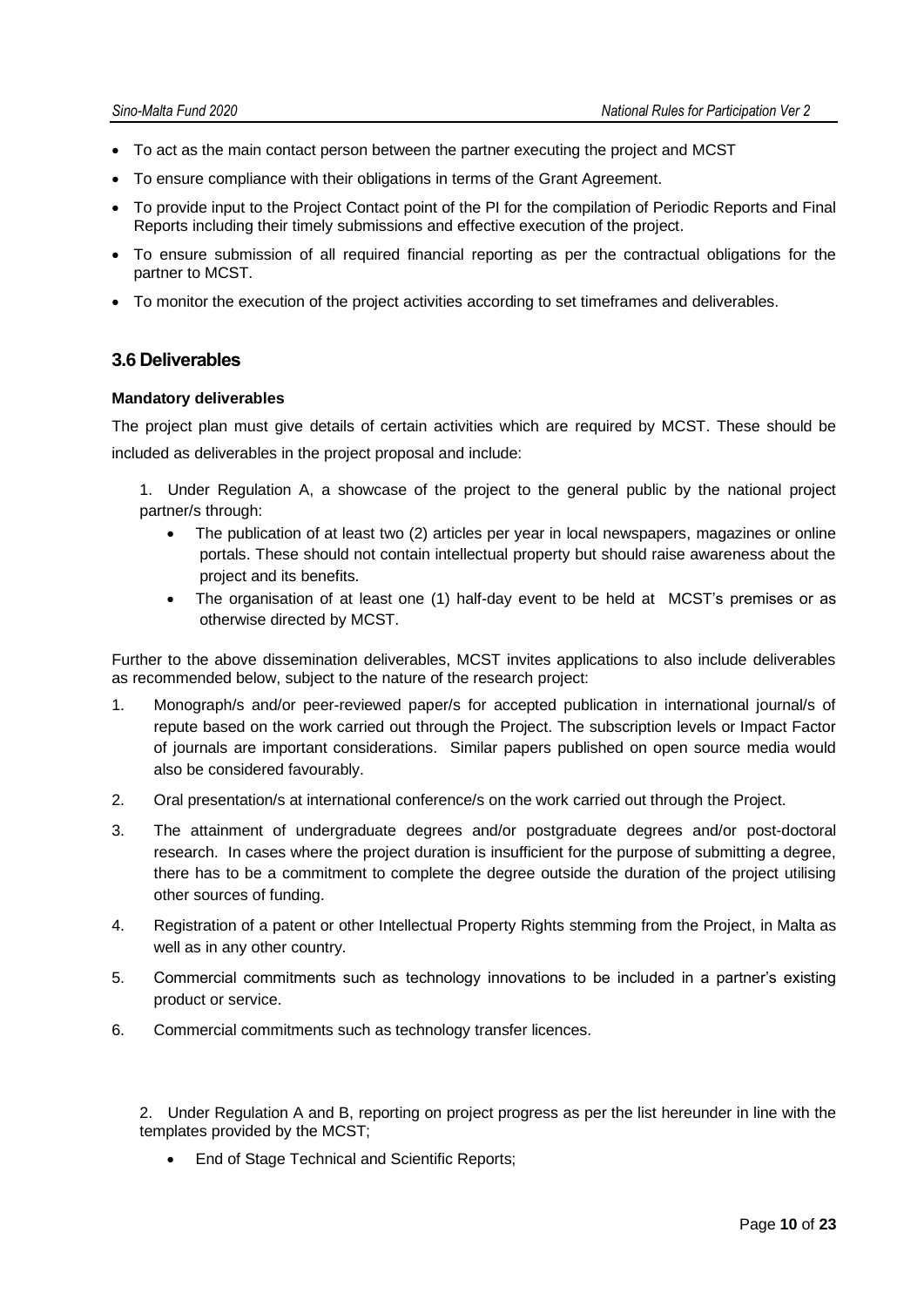- End of Stage Financial Report;
- End of Project Technical and Scientific Report;
- End of Project Audited Financial Report.

The reports are to include sufficient evidence on the achievement of the project objectives as well as the parameters indicated in the application.

Changes to the project objectives, deliverables, work-packages and all the parameters committed in the applications are to be detailed, justified and approved by MCST.

## <span id="page-12-0"></span>**4. List of Eligible and Ineligible Costs**

## <span id="page-12-1"></span>**4.1 Eligible Costs**

Eligible direct costs are those costs incurred directly by the national beneficiaries during the duration of the project and used primarily for the purpose of achieving the objectives of the project.

All eligible expenses must be incurred between the Start Date and the End Date of the project and must be limited to the budgeted value as indicated in the Grant Agreement.

Applicants may opt for **one** (1) of the following two regulations. In the Pre-Proposal Application Form, applicants are requested to provide which funding route they are going to choose.

Eligible costs are those costs incurred directly by the project partner during the duration of the project and used primarily for the purpose of achieving the objectives of the project.

All expenses must be incurred between the Start Date and the End Date of the project and must be limited to the budgeted value.

Please contact MCST for more information on the implications of these State Aid Rules.

**4.1.1. Eligible Costs under Regulation A:** *[Commission Regulation \(EU\) No. 1407/2013 of 18 December](http://ec.europa.eu/competition/state_aid/legislation/de_minimis_regulation_en.pdf)  [2013 on the application of Articles 107 and 108 of the Treaty on the Functioning of the European Union to](http://ec.europa.eu/competition/state_aid/legislation/de_minimis_regulation_en.pdf)  [de minimis aid \(the de minimis Regulation\)](http://ec.europa.eu/competition/state_aid/legislation/de_minimis_regulation_en.pdf)*

#### **a) Personnel Costs**

Permissible number of hours funded under this programme to work on project related tasks – Maximum of 10 hours / week / **existing employee** (as part of their normal working hours and allocated research quota in their contract).

**Existing employees** that have exhausted their research quota, can apply for pro-rata payment – Maximum of 10 hours extra per week (for management, supervisory or research tasks only). This needs to be permissible within their contract of employment.

Total funded hours for **existing employees** will not exceed 20% of the project value.

Personnel costs related to **Project Management** are limited to 10% of the project value and form part of the 20% limit imposed on existing personnel cost threshold. Any project management which is not carried out by any of the partners shall be deemed to be subcontracting and, apart from being subject to the 10% maximum threshold detailed herein, will also be calculated as part of the 10% maximum referred to in Section 4.1.1(g) for subcontracting costs

The salary of senior researchers, researchers, technicians, operators and research support assistance, that are **specifically employed** on the project, will not form part of the personnel cost limit of 20% of the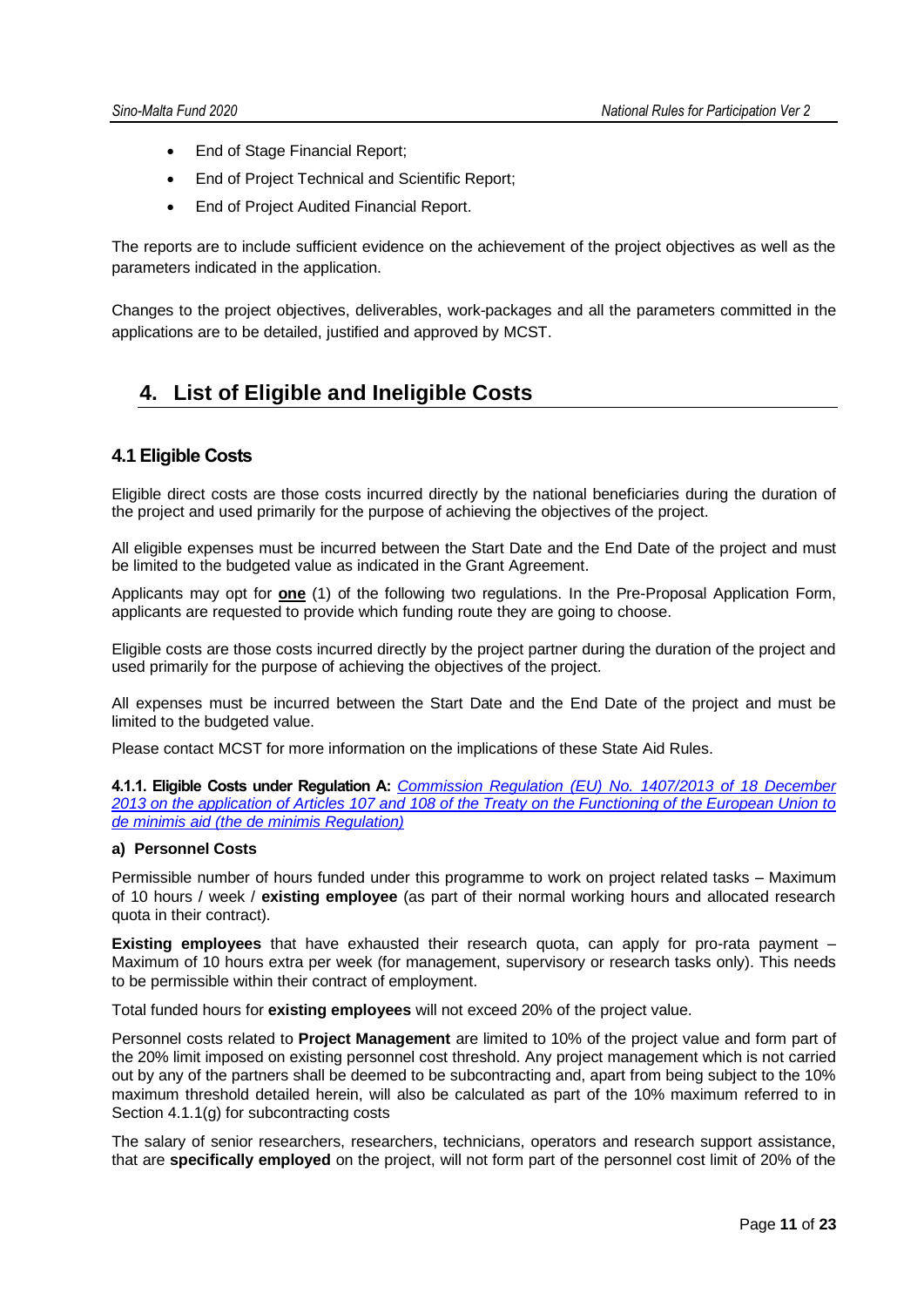project value. This provision is not applicable to existing personnel that are provided with separate part time contracts to extend their working hours with the entity, for the purpose of the project.

The hourly rate (z) is calculated using the formula:

 $\epsilon$  z = (basic salary + allowances) / yearly weekday hours. Eligible salaries are pinned to the following hourly rates (including National Insurance and Inland Revenue and allowances) and personnel limits per project:

| <b>Role in Project</b>                                                  | <b>Hourly rates</b>         | <b>Limits per project</b> |  |
|-------------------------------------------------------------------------|-----------------------------|---------------------------|--|
| Management or equivalent                                                | Up to $\in$ 39.51/hour      | Max 2 per project         |  |
| Senior Researcher* or<br>equivalent                                     | € 22.83/hour to €32.09/hour | Max 2 per project         |  |
| Researcher <sup>¥</sup> or equivalent                                   | € 12.66 to € 22.81/hour     | Max 2 per project         |  |
| Operational, technician,<br>research support assistant or<br>equivalent | Up to € 12.65/hour          |                           |  |

*The rates stated in the table above are for the year 2020 and are to be applied in accordance with employment contracts, including allowances and benefits, and including employer contributions. For subsequent years a 5% increase per year is allowed.* 

\*The term 'senior researcher' is to be used for a postdoctoral researcher with a specialist and high level of local and international experience in the field. Individuals possessing a high level of experience in industry can still be considered.

¥The term 'researcher' is to be used for a Bachelor's, Master's or a Ph.D degree holder and hence the hourly rate should be equivalent to the degree held by the relevant individual.

Personnel in salary brackets that are higher than those noted above will still only be reimbursed at the rates of the eligible brackets above depending on their role in the project. The hourly rates will have to be noted in the application along with the number of hours on the project per individual.

Students can be engaged on the project and paid an **annual stipend** of €6,000 when reading for a Master's degree or an **annual stipend** of €8,000 when reading for a Doctoral degree. Note that for every engaged student, a full-time researcher must be employed by the applicant. The eligible costs for stipends is limited to a maximum of two years.

Filled time sheets are to be retained for all personnel, including students, as proof of number of hours spent on the project. Documentation of the utilisation of the employees' internally funded research quota for other research activities is to be retained as this evidence may be required by the auditors.

#### **b) Specialised equipment and research consumables**

Purchase of specialised equipment including software, limited to 20% of project value. Overall value of consumables typically cannot exceed 20% of project value.

#### **c) Travel and Subsistence**

Applicants which are not regulated by the Public Contracts Regulations (Chapter 174.04 of the Laws of Malta) are required to obtain three quotations for purchases related to travel.

For the attendance of consortium meetings, only one (1) person will be eligible to attend the meeting.

For the attendance of international conferences, only one (1) person will be eligible to attend per six (6) months.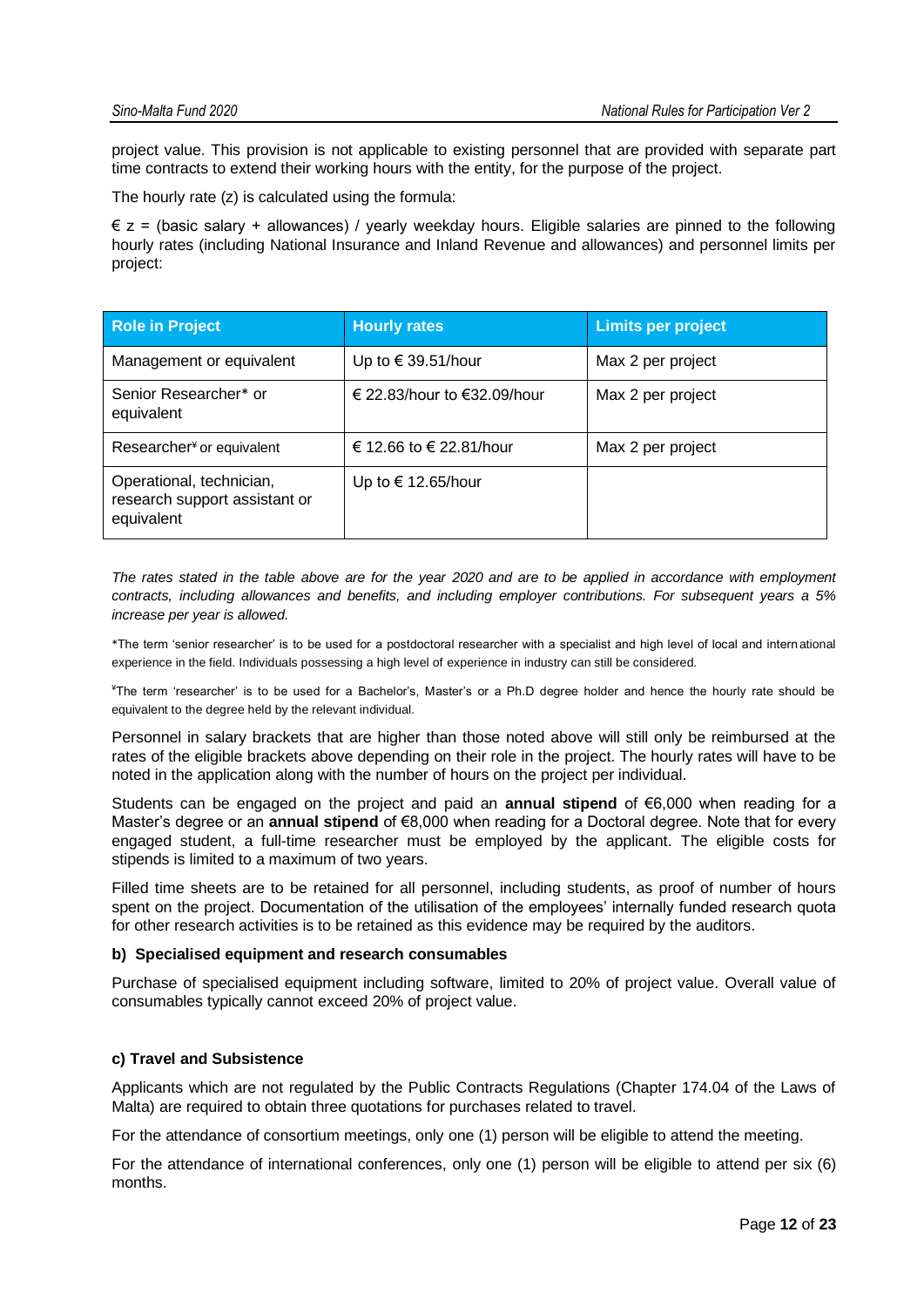Eligible costs under this section include the cost of economy flights, public transport and other expenses that have been incurred for the purpose of the project after selection of the most economic solutions. Per diems are payable for travel up to a maximum of 14 days in a row.

Travel expenses are limited to 20% of project value.

#### **d) Other Operating Expenses**

Other operating expenses may be incurred directly as a result of the project, however these must be approved beforehand by MCST and must not fall under ineligible costs.

#### **e) Costs of IP and knowledge transfer activities**

Costs of knowledge transfer activities and patents bought or licensed from outside sources at arm's length conditions.

#### **f) Overheads**

Overheads will be covered at 20% of direct eligible costs.

Overheads for all equipment will be covered at 10% of the direct eligible costs and will be capped at a maximum of €500 per piece.

Overheads for all consumables will be covered at 10% of the direct eligible costs and will be capped at a maximum of €500.

Overheads in relation to subcontracting activities are not eligible.

#### **g) Subcontracted activities**

Subcontracted activities shall be allowed up to a limit of 10% of the project value, provided that prior approval is attained from MCST before subcontracting to ensure fair procurement procedures.

#### *Additional Provisions*

Eligible Costs are to conform to the following and are subject to the final audit scrutiny:

- Any expenses incurred during the course of the project must be consistent with the principles of economy, efficiency and effectiveness.
- In the event of purchases of any value, private entity partners are required to demonstrate adequate marketing testing, obtaining three (3) quotations from three (3) different, independent and relevant sources.
- Public Entity partners are to follow Public Procurement Regulations in their entity.
- Any calls for the recruitment of staff on a project is to be conducted in a strictly transparent manner and is to include a public call in the form of an advert published in a Sunday newspaper (minimum size of advert: 2 columns by 8cm) and interview process.
- Commercial transactions between any applicants or consortium partners, or between any applicants or a consortium partner and a company with similar shareholding to a consortium partner, is not allowed. All transactions need to be carried out in line with the arm's length principle outlined in Section 1.3.

#### *Aid Intensity*

The financial contribution to a project partner applying under Regulation A shall be 75% of the eligible costs incurred on the project by that project partner. The partner must finance the remaining 25% of the eligible costs. It is not possible for a Partner to cover the contribution of 25% 'in-kind'.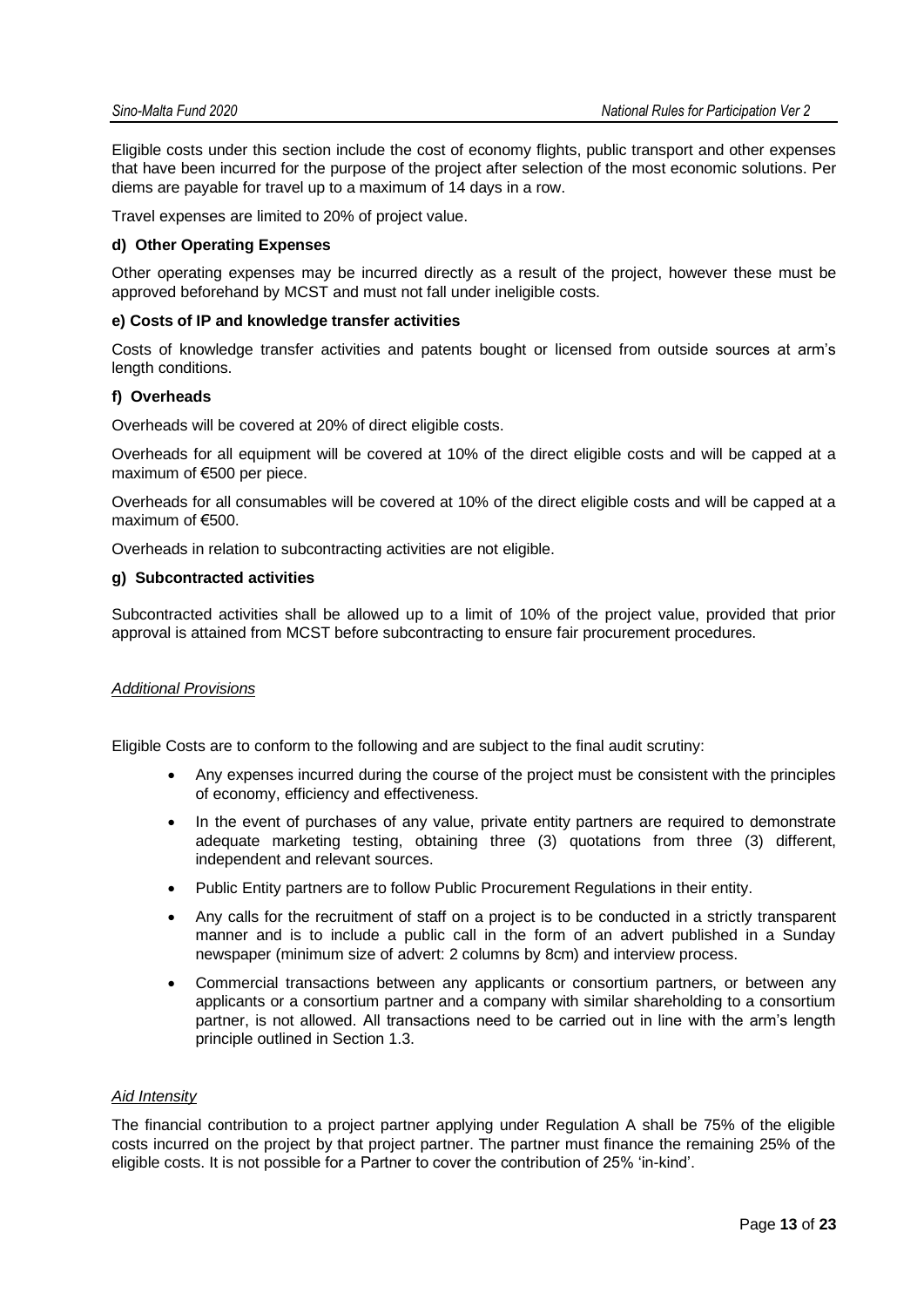#### *Applicable State Aid Regulations and Obligations*

Assistance provided under Regulation A of these National Rules for Participation is in line with the [Commission Regulation \(EU\) No. 1407/2013 of 18 December 2013 on the application of Articles 107 and](http://ec.europa.eu/competition/state_aid/legislation/de_minimis_regulation_en.pdf)  [108 of the Treaty on the Functioning of the European Union to de minimis aid \(the de minimis](http://ec.europa.eu/competition/state_aid/legislation/de_minimis_regulation_en.pdf)  [Regulation\).](http://ec.europa.eu/competition/state_aid/legislation/de_minimis_regulation_en.pdf)

The total amount of *de minimis* aid granted to a single undertaking shall not exceed the amount of €200,000 over any period of three consecutive fiscal years. The total amount of *de minimis* aid granted to a single undertaking performing road freight transport for hire or reward shall not exceed €100 000 over any period of three fiscal years.

This aggregate maximum threshold applies in principle to all economic sectors with the exception of the agriculture and fisheries sectors for which different thresholds and criteria apply. The term 'undertaking' includes also all companies in a group (which fall under the direct or indirect ownership or control of the same ultimate parent company) and relevant partner and linked enterprises as defined in Annex I of Commission Regulation (EU No 651/2014). This period covers the fiscal year concerned as well as the previous two fiscal years. 'Fiscal year' means the fiscal year as used for tax purposes by the undertaking concerned.

This maximum threshold would include all State aid granted under this aid scheme and any other State aid measure granted under the *de minimis* rule including that received from any entity other than the Malta Council for Science and Technology. Any *de minimis* aid received in excess of the established threshold will have to be recovered, with interest, from the undertaking receiving the aid.

The de minimis declaration form must be filled in and submitted together with the application form.

Assistance approved under this aid scheme is NOT:

- i. Aid granted to undertakings active in the fishery and aquaculture sector, as covered by Council Regulation (EC) No. 104/2000;
- ii. Aid granted to undertakings active in the primary production of agricultural products;
- iii. Aid granted to undertakings active in the sector of processing and marketing of agricultural products, in the following cases:
	- a. Where the amount of the aid is fixed on the basis of the price or quantity of such products purchased from primary producers or put on the market by the undertakings concerned;
	- b. Where the aid is conditional on being partly or entirely passed on to primary producers;
- iv. Aid to export-related activities towards third countries or Member States, namely aid directly linked to the quantities exported, to the establishment and operation of a distribution network or to other current expenditure linked to the export activity;
- v. Aid contingent upon the use of domestic over imported goods;
- vi. Aid for the acquisition of road freight transport vehicles granted to undertakings performing road freight transport for hire or reward.

Where an undertaking is active in the sectors referred to in points (i), (ii) and (iii) above as well as in other sectors falling within the scope of the *de minimis Regulation*, the Council will ensure a separation of the activities or distinction of costs. Only those sectors eligible for assistance under the *de minimis Regulation* will be assisted. Activities in the sectors excluded from the scope of the de minimis Regulation will not benefit from assistance under this aid scheme.

In terms of Article 5 of the *de minimis Regulation*, *de minimis* aid granted under this initiative may be cumulated with *de minimis* aid granted in accordance with Commission Regulation (EU) No 360/2012 up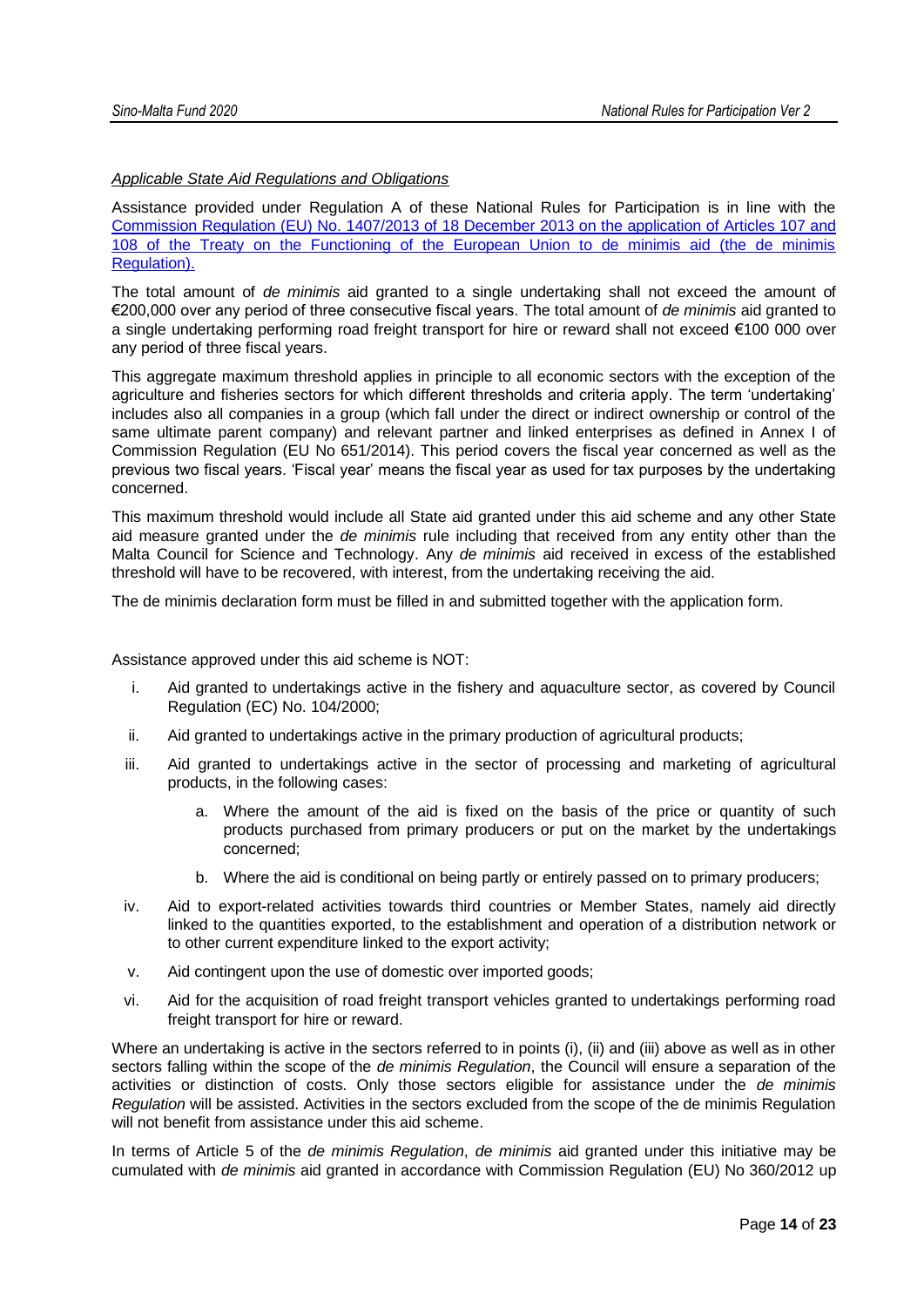to the ceiling laid down in that Regulation. It may be cumulated with *de minimis* aid granted in accordance with other de *minimis regulations* up to the relevant ceiling fixed in terms of these National Rules for Participation.

*De minimis aid* approved under this initiative shall not be cumulated with State aid in relation to the same eligible costs or with State aid for the same risk finance measure, if such cumulation would exceed the highest relevant aid intensity or aid amount fixed in the specific circumstances of each case by a block exemption regulation or a decision adopted by the European Commission. *de minimis aid* which is not granted for or attributable to specific eligible costs may be cumulated with other State aid granted under a block exemption regulation or a decision adopted by the Commission.

**4.1.2. Eligible Costs under Regulation B:** *[Commission Regulation \(EU\) No 651/2014 of 17 June 2014](https://eur-lex.europa.eu/legal-content/EN/TXT/PDF/?uri=CELEX:32014R0651&from=EN)  [declaring certain categories of aid compatible with the internal market in application of Articles 107 and](https://eur-lex.europa.eu/legal-content/EN/TXT/PDF/?uri=CELEX:32014R0651&from=EN) [108 of the Treaty.](https://eur-lex.europa.eu/legal-content/EN/TXT/PDF/?uri=CELEX:32014R0651&from=EN)*

### **a) Personnel Costs**

Permissible number of hours funded under this programme to work on project related tasks – Maximum of 10 hours / week / **existing employee** (as part of their normal working hours and allocated research quota in their contract).

**Existing employees** that have exhausted their research quota, can apply for pro-rata payment – Maximum of 10 hours extra per week (for management, supervisory or research tasks only). This needs to be permissible within their contract of employment.

Total funded hours for **existing employees** will not exceed 20% of the project value.

Personnel costs related to **Project Management** are limited to 10% of the project value and form part of the 20% limit imposed on existing personnel cost threshold. Any project management which is not carried out by any of the partners shall be deemed to be subcontracting and, apart from being subject to the 10% maximum threshold detailed herein, will also be calculated as part of the 10% maximum referred to in Section 4.1.1(g) for subcontracting costs

The salary of senior researchers, researchers, technicians, operators and research support assistance, that are **specifically employed** on the project, will not form part of the personnel cost limit of 20% of the project value. This provision is not applicable to existing personnel that are provided with separate part time contracts to extend their working hours with the entity, for the purpose of the project.

The hourly rate (z) is calculated using the formula:

 $\epsilon$  z = (basic salary + allowances) / yearly weekday hours. Eligible salaries are pinned to the following hourly rates (including National Insurance and Inland Revenue and allowances) and personnel limits per project:

| Role in Project                                                         | <b>Hourly rates</b>         | <b>Limits per project</b> |  |
|-------------------------------------------------------------------------|-----------------------------|---------------------------|--|
| Management or equivalent                                                | Up to $\in$ 39.51/hour      | Max 2 per project         |  |
| Senior Researcher* or<br>equivalent                                     | € 22.83/hour to €32.09/hour | Max 2 per project         |  |
| Researcher <sup>*</sup> or equivalent                                   | € 12.66 to € 22.81/hour     | Max 2 per project         |  |
| Operational, technician,<br>research support assistant or<br>equivalent | Up to € 12.65/hour          |                           |  |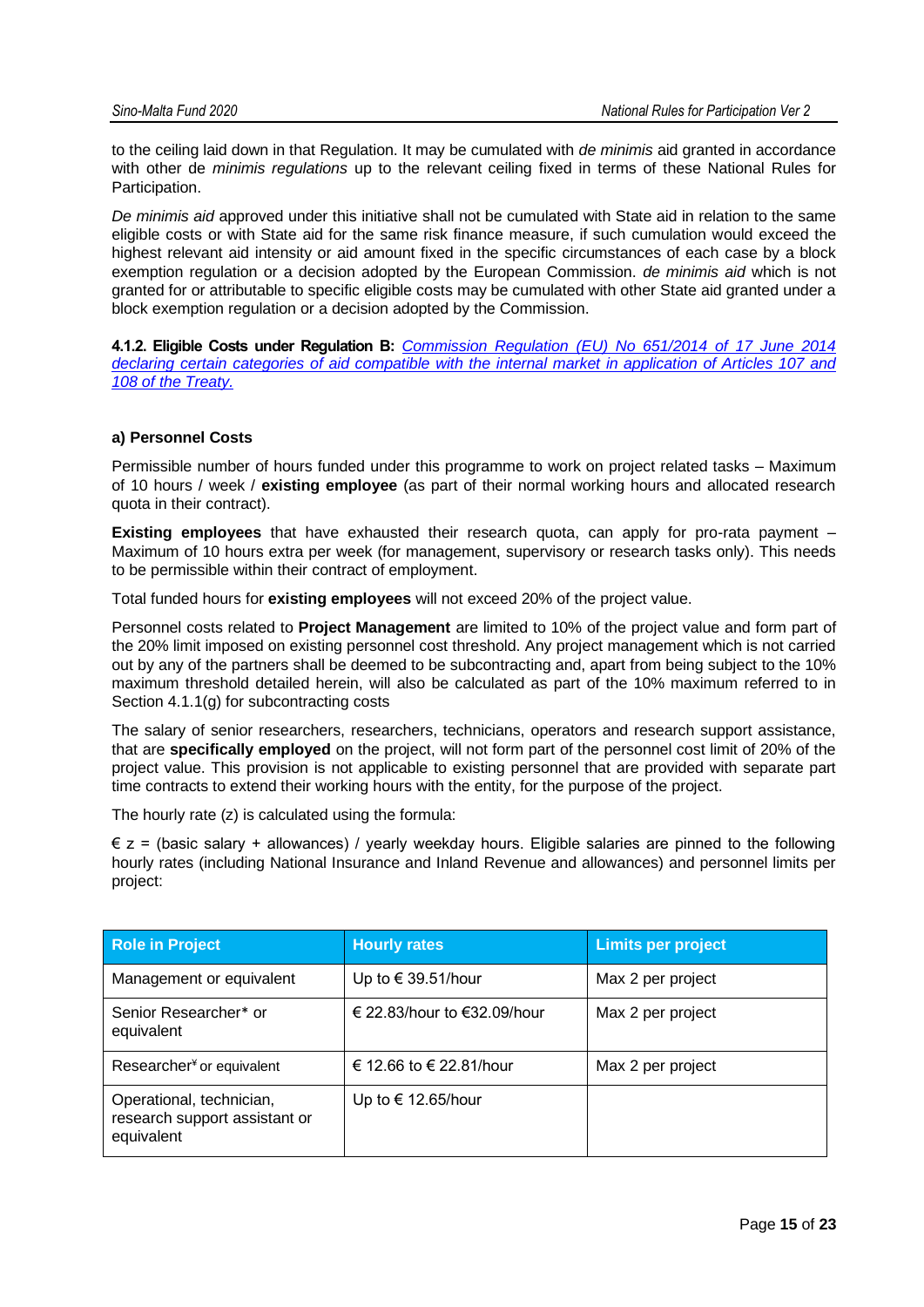*The rates stated in the table above are for the year 2020 and are to be applied in accordance with employment contracts, including allowances and benefits, and including employer contributions. For subsequent years a 5% increase per year is allowed.* 

\*The term 'senior researcher' is to be used for a postdoctoral researcher with a specialist and high level of local and international experience in the field. Individuals possessing a high level of experience in industry can still be considered.

¥The term 'researcher' is to be used for a Bachelor's, Master's or a Ph.D degree holder and hence the hourly rate should be equivalent to the degree held by the relevant individual.

Personnel in salary brackets that are higher than those noted above will still only be reimbursed at the rates of the eligible brackets above depending on their role in the project. The hourly rates will have to be noted in the application along with the number of hours on the project per individual.

Students can be engaged on the project and paid an **annual stipend** of €6,000 when reading for a Master's degree or an **annual stipend** of €8,000 when reading for a Doctoral degree. Note that for every engaged student, a full-time researcher must be employed by the applicant. The eligible costs for stipends is limited to a maximum of two years.

Filled time sheets are to be retained for all personnel, including students, as proof of number of hours spent on the project. Documentation of the utilisation of the employees' internally funded research quota for other research activities is to be retained as this evidence may be required by the auditors.

#### **b) Instruments and Equipment**

Purchase of specialised equipment including software, limited to 20% of project value. Overall value of consumables typically cannot exceed 20% of project value.

Costs of instruments and equipment are eligible to the extent and for the period used for the project. Where such instruments and equipment are not used for their full life for the project, only the depreciation costs corresponding to the life of the project, as calculated on the basis of generally accepted accounting principles are considered as eligible.

The deprecation costs must be verified by a Certified Public Accountant.

#### **c) Costs of IP and knowledge transfer activities**

Costs of knowledge transfer activities and patents bought or licensed from outside sources at arm's length conditions.

#### **d) Other Operating Expenses**

Other operating expenses may be incurred directly as a result of the project, however these must be approved beforehand by MCST and must not fall under ineligible costs.

#### **e) Overheads**

Overheads incurred directly as a result of the project will be covered at 20% of direct eligible costs..

Overheads for all equipment will be covered at 10% of the direct eligible costs and will be capped at a maximum of €500 per piece

Overheads for all consumables will be covered at 10% of the direct eligible costs and will be capped at a maximum of €500.

Overheads in relation to subcontracting activities are not eligible.

#### **f) Subcontracted Activities**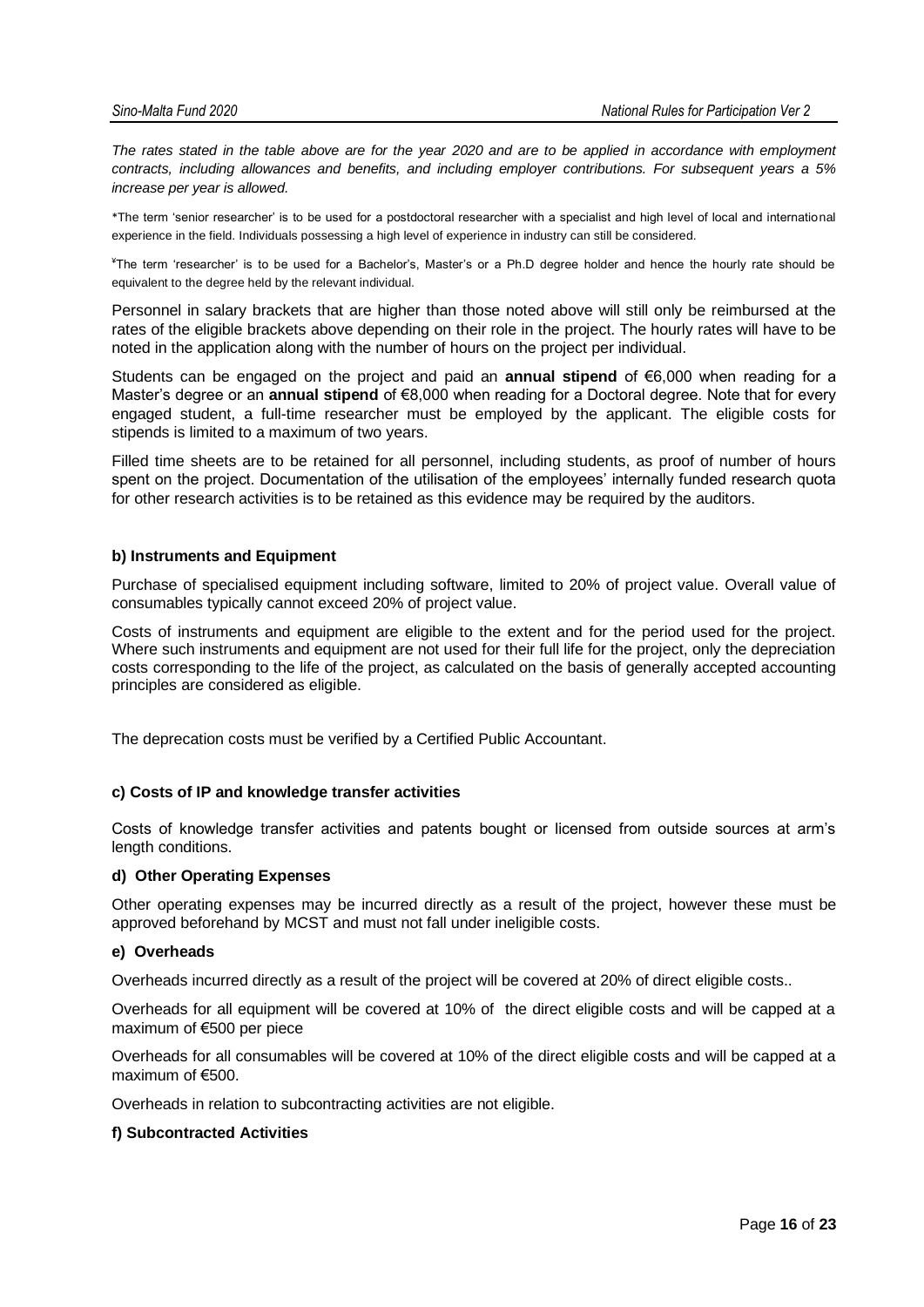Subcontracted activities shall be allowed up to a limit of 10% of the project value, provided that prior approval is attained from MCST before subcontracting to ensure fair procurement procedures.

#### *Aid Intensity*

The aided part of the research and development project shall completely fall within one or more of the following categories:

| <b>Type of Research</b>                                                                                         | Small<br>Undertaking | Medium<br>Undertaking | Large<br>Undertaking |
|-----------------------------------------------------------------------------------------------------------------|----------------------|-----------------------|----------------------|
| <b>Fundamental Research</b>                                                                                     | 100%                 | 100%                  | 100%                 |
| <b>Industrial Research</b>                                                                                      | 70%                  | 60%                   | 50%                  |
| Industrial Research with an<br>effective Collaboration and/or<br>results are widely<br>disseminated             | 80%                  | 75%                   | 65%                  |
| <b>Experimental Development</b>                                                                                 | 45%                  | 35%                   | 25%                  |
| <b>Experimental Development</b><br>with an effective collaboration<br>and/or results are widely<br>disseminated | 60%                  | 50%                   | 40%                  |

The project involves effective collaboration:

- o Between undertakings among which at least one is an SME, and no single undertaking bears more than 70% of the eligible costs, or
- o Between an undertaking and one or more research and knowledge-dissemination organisations, where the latter bear at least 10% of the eligible costs and have the right to publish their own research results;

The results of the project are widely disseminated by showcasing the project to the general public through:

- The publication of at least two (2) articles per year in local newspapers, magazines or online portals. These should not contain intellectual property but should raise awareness about the project and its benefits.
- The organisation of at least one (1) half-day event to be held at MCST's premises or as otherwise directed by MCST.

Further to the above dissemination deliverables, MCST invites applications to also include deliverables as recommended below, subject to the nature of the research project:

- 7. Monograph/s and/or peer-reviewed paper/s for accepted publication in international journal/s of repute based on the work carried out through the Project. The subscription levels or Impact Factor of journals are important considerations. Similar papers published on open source media would also be considered favourably.
- 8. Oral presentation/s at international conference/s on the work carried out through the Project.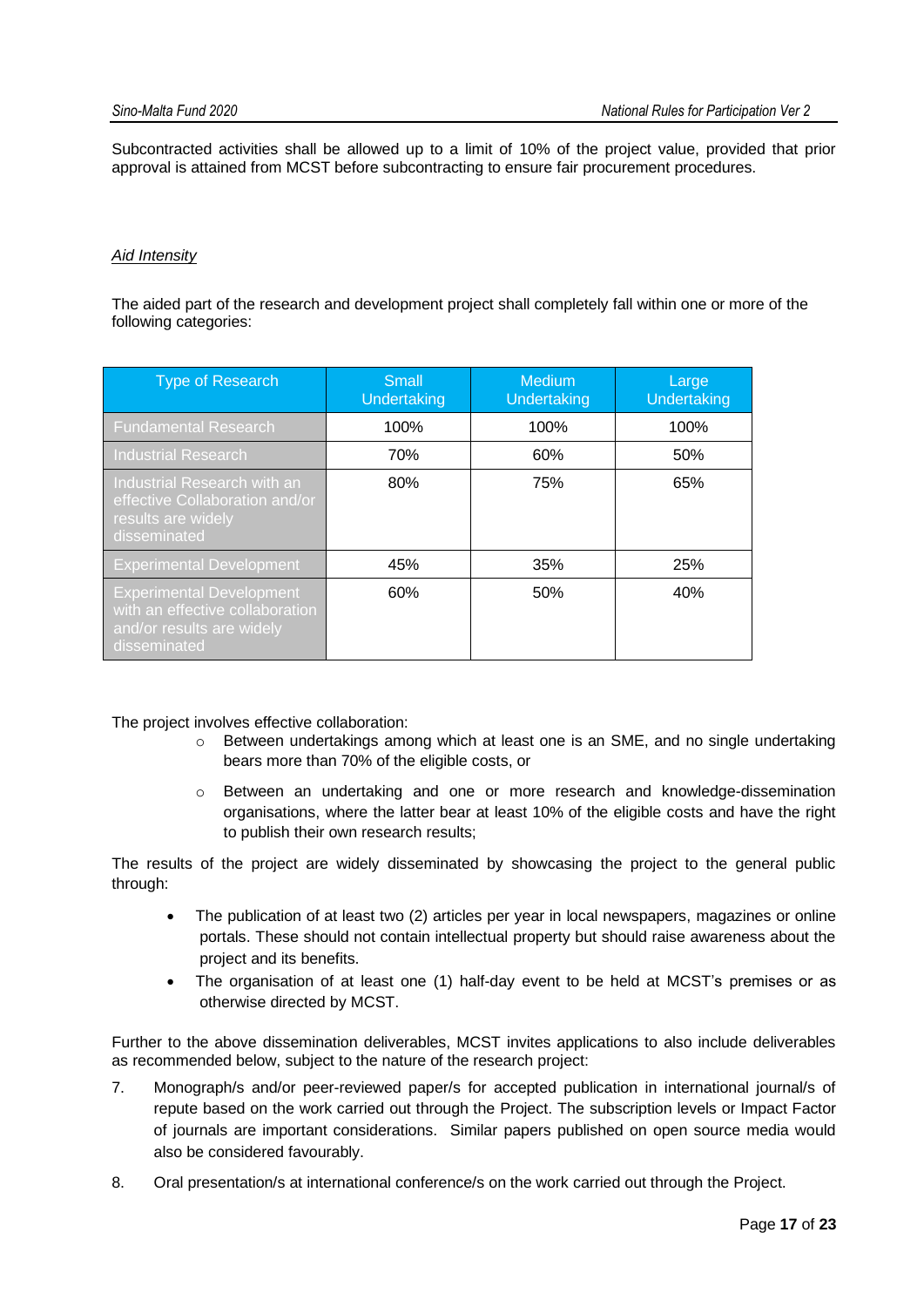- 9. The attainment of undergraduate degrees and/or postgraduate degrees and/or post-doctoral research. In cases where the project duration is insufficient for the purpose of submitting a degree, there has to be a commitment to complete the degree outside the duration of the project utilising other sources of funding.
- 10. Registration of a patent or other Intellectual Property Rights stemming from the Project, in Malta as well as in any other country.
- 11. Commercial commitments such as technology innovations to be included in a partner's existing product or service.
- 12. Commercial commitments such as technology transfer licences.

The amount of assistance granted to participants will not exceed the thresholds laid down in Article 4(1) (i) of Commission Regulation (EU) No 651/2014.

#### *Additional Provisions*

Eligible Costs are to conform to the following and are subject to the final audit scrutiny:

- Any expenses incurred during the course of the project must be consistent with the principles of economy, efficiency and effectiveness.
- In the event of purchases of any value, private entity partners are required to demonstrate adequate marketing testing, obtaining three (3) quotations from three (3) different, independent and relevant sources.
- Public entity partners are to follow Public Procurement Regulations in their entity.
- Any calls for the recruitment of staff on a project is to be conducted in a strictly transparent manner and is to include a public call in the form of an advert published in a Sunday newspaper (minimum size of advert: 2 columns by 8cm) and interview process.
- Commercial transactions between any Applicants or consortium partners, or between any Applicants or a consortium partner and a company with similar shareholding to a consortium partner, is not allowed. All transactions need to be carried out in line with the arm's length principle outlined in Section 1.3.

#### *Applicable State Aid Regulations and Obligations*

The terms and conditions set out in Regulation B of these National Rules for Participation are in line with the *[Commission Regulation \(EU\) No 651/2014 of 17 June 2014 declaring certain categories of aid](https://eur-lex.europa.eu/legal-content/EN/TXT/PDF/?uri=CELEX:32014R0651&from=EN)  [compatible with the internal market in application of Articles 107 and 108 of the Treaty,](https://eur-lex.europa.eu/legal-content/EN/TXT/PDF/?uri=CELEX:32014R0651&from=EN) as amended by [Commission Regulation \(EU\) No 2017/1084 of 14 June 2017 amending Regulation \(EU\) No 651/2014 as](https://eur-lex.europa.eu/legal-content/EN/TXT/PDF/?uri=CELEX:32014R0651&from=EN)  [regards aid for port and airport infrastructure, notification thresholds for aid for culture and heritage](https://eur-lex.europa.eu/legal-content/EN/TXT/PDF/?uri=CELEX:32014R0651&from=EN)  [conservation and for aid for sport and multifunctional recreational infrastructures, and regional operating](https://eur-lex.europa.eu/legal-content/EN/TXT/PDF/?uri=CELEX:32014R0651&from=EN)  [aid schemes for outermost regions and amending Regulation \(EU\) No 702/2014 as regards the](https://eur-lex.europa.eu/legal-content/EN/TXT/PDF/?uri=CELEX:32014R0651&from=EN)  [calculation of eligible costs](https://eur-lex.europa.eu/legal-content/EN/TXT/PDF/?uri=CELEX:32014R0651&from=EN)*)*.*

Assistance will not be granted if the aid is:

- i. related to export activities towards third countries or Member States, namely aid directly linked to quantities exported, to the establishment and operation of a distribution network or to the other current expenditure linked to export activity.
- ii. contingent upon the use of domestic in preference to imported goods.
- iii. granted in the sector of processing and marketing of agricultural products, in the following cases: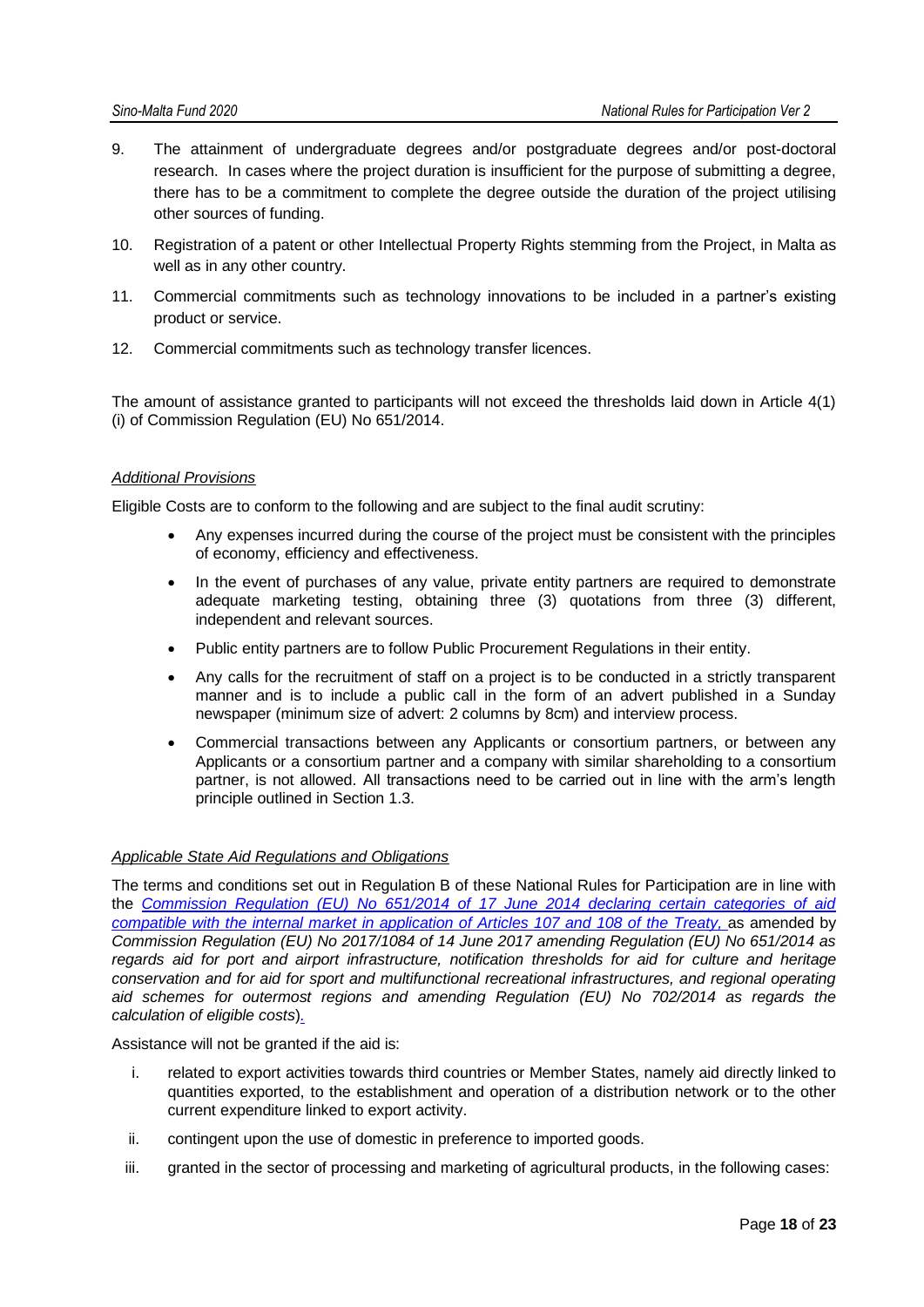- i. where the amount of the aid is fixed on the basis of the price or quantity of such products purchased from primary producers or put on the market by the undertakings concerned;
- ii. where the aid is conditional on being partly or entirely passed on to primary producers;
- iv. granted in favour of a beneficiary which is subject to an outstanding recovery order following a previous Commission decision declaring an aid granted by Malta illegal and incompatible with the internal market.
- v. granted in favour of an undertaking in difficulty defined in terms of the Commission Regulation (EU) No 651/2014 of 17 June 2014.

Aid approved by the Corporation in terms of these National Rules for Participation will be suspended until the undertaking has reimbursed old, unlawful and incompatible aid that is subject to a recovery.

Rules on *cumulation of aid* shall be in line with Article 8 of the Commission Regulation (EU) No 651/2014 of 17th June 2014.

In determining whether the notification thresholds and the maximum aid intensities are respected, the total amount of State aid for the aided activity or project or undertaking shall be taken into account.

Where Union funding centrally managed by the institutions, agencies, joint undertakings or other bodies of the Union that is not directly or indirectly under the control of the Member State is combined with State aid, only the latter shall be considered for determining whether notification thresholds and maximum aid intensities or maximum aid amounts are respected, provided that the total amount of public funding granted in relation to the same eligible costs does not exceed the most favourable funding rate laid down in the applicable rules of Union law.

Aid granted under this incentive may only be cumulated with:

- a) any other State aid, as long as those measure concern different identifiable eligible costs,
- b) any other State aid, in relation to the same eligible costs, partly or fully overlapping, only if such cumulation does not exceed the highest aid intensity or aid amount applicable to the aid under Commission Regulation (EU) No 651/2014.

Aid awarded under Regulation B of these National Rules, shall not be cumulated with any *de minimis* aid in respect of the same eligible costs if such cumulation would result in an aid intensity exceeding those laid down in these Incentive Guidelines.

## <span id="page-20-0"></span>**4.2 Ineligible Costs**

The following expenditure shall be considered as ineligible costs:

- Expenses related to loans, interest, etc
- Recoverable value added tax.
- Expenses which are recoverable through other funding mechanisms.
- Re-purchase of equipment originally procured through other funding mechanisms.
- Purchase of equipment from partners or their subsidiaries.
- Opportunity costs related to foregone production and production downtime arising from the allocation of resources to the Project.
- Any activity related to the reproduction of a commercial product or process by a physical examination of an existing system or from plans, blueprints, detailed specifications or publicly available information.
- Standard office equipment.
- Personnel hours for travelling.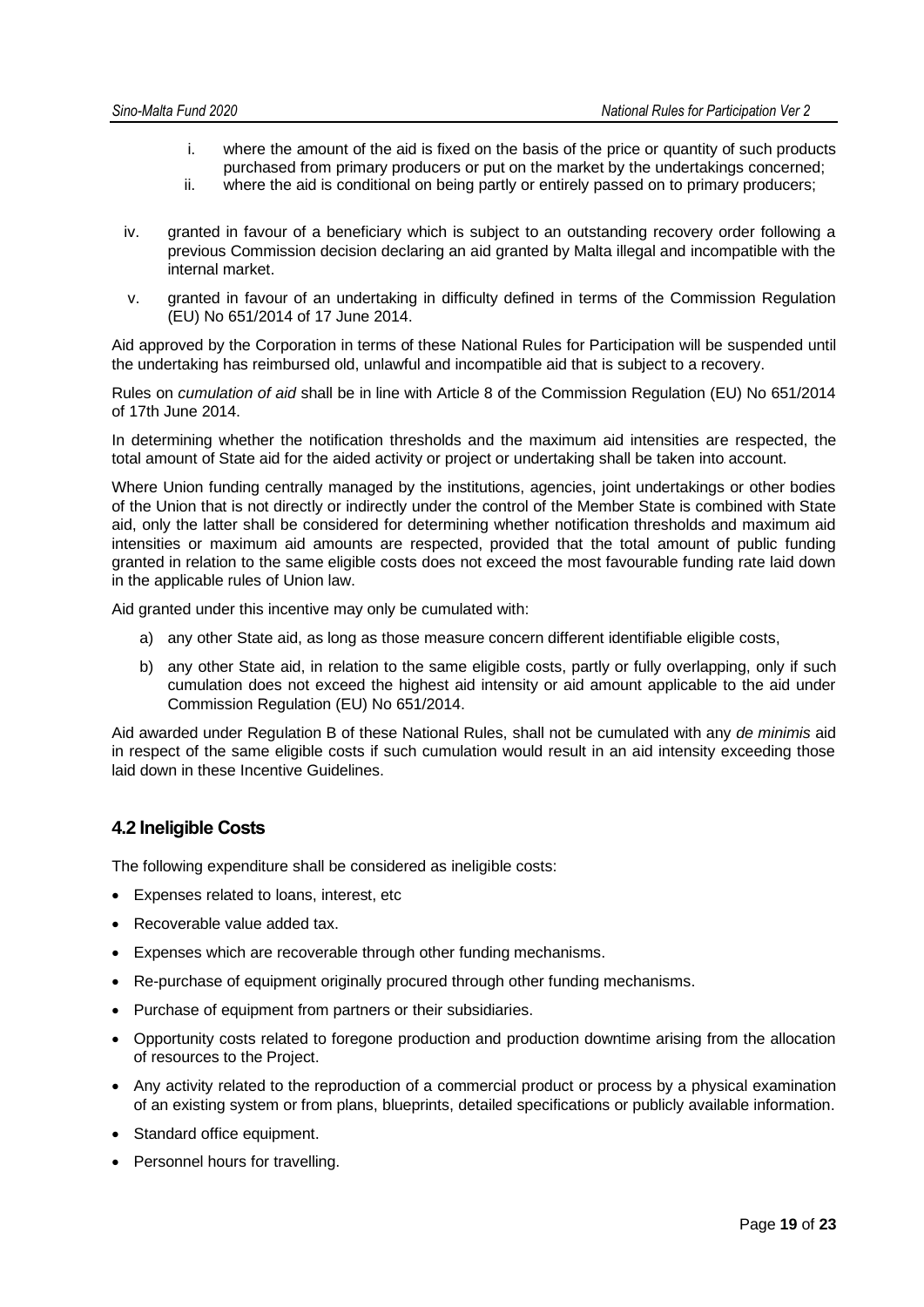- Travel and Subsistence is an ineligible cost in relation to applications submitted under Regulation B
- Any other costs not listed down in Section 4.1.1 and 4.1.2.

## <span id="page-21-0"></span>**5. Evaluation**

Submission of applications from the Maltese and Chinese applicants will be checked for eligibility by MCST and MOST respectively. Any discrepancies on either side or the failure to fulfill all requirements of the call will result in the overall proposal being ineligible.

MCST may undertake a due diligence exercise through its contractors for the purpose of administrative compliance. Further assurances, such as bank guarantees, may be required at the discretion of MCST.

Pre-proposals submitted under Stage 1 of the Call, that pass the eligibility check will then proceed to a scientific evaluation phase of the pre-proposal.

Pre-proposals will be evaluated at national level according to the following criteria:

- Innovation of the project & alignment to the priority area/s
- Competence and expertise of the research team/s
- Described benefits for both the Maltese and Chinese participants
- Quality of the Cooperation and Intellectual Property Agreements

Preference will be given to:

- Pre-proposals involving more than one Maltese partner, and/or
- Pre-proposals that offer collaborative opportunities for scientific breakthrough research and/or,
- Proposals having a potential for strong commercial synergies and industrial impact

Once the pre-proposals are evaluated, MOST and MCST will agree on a common shortlist. The shortlisted applicants shall be informed through the PIs by MCST and MOST respectively and will be invited to submit a full proposal in accordance with the Stage 2 application process.

In the Stage 2 Application process, applicants will have the chance to further elaborate on the content that they provided in the Stage 1 Application process, as well as provide a more detailed overview of the Implementation methodology to be used. The full proposals will again be evaluated independently by the Maltese and Chinese sides.

Full proposals will be evaluated at national level according to the following criteria:

- Further information on the Scientific Excellence
- Research Methodology including work package details, risk management, distribution of work between partners as well envisaged timelines
- Appropriateness of requested budget with respect to methods and expected results
- Impact including post-project plans and industrial benefits
- Further information on the competence and expertise of the research team/s (including CV's)
- Strength of the partnership and benefits of proposed scientific collaboration

MCST and MOST will then convene to once again agree on a common ranking list and move forward to inform all applicants with the outcome of the Call.

For applications submitted under Regulation B of these National Rules for Participation, a Technical Evaluation Committee will be set up by MCST in order to assess:

i. that the proposed research falls under one of the R&D definitions outlined in Section 1.3;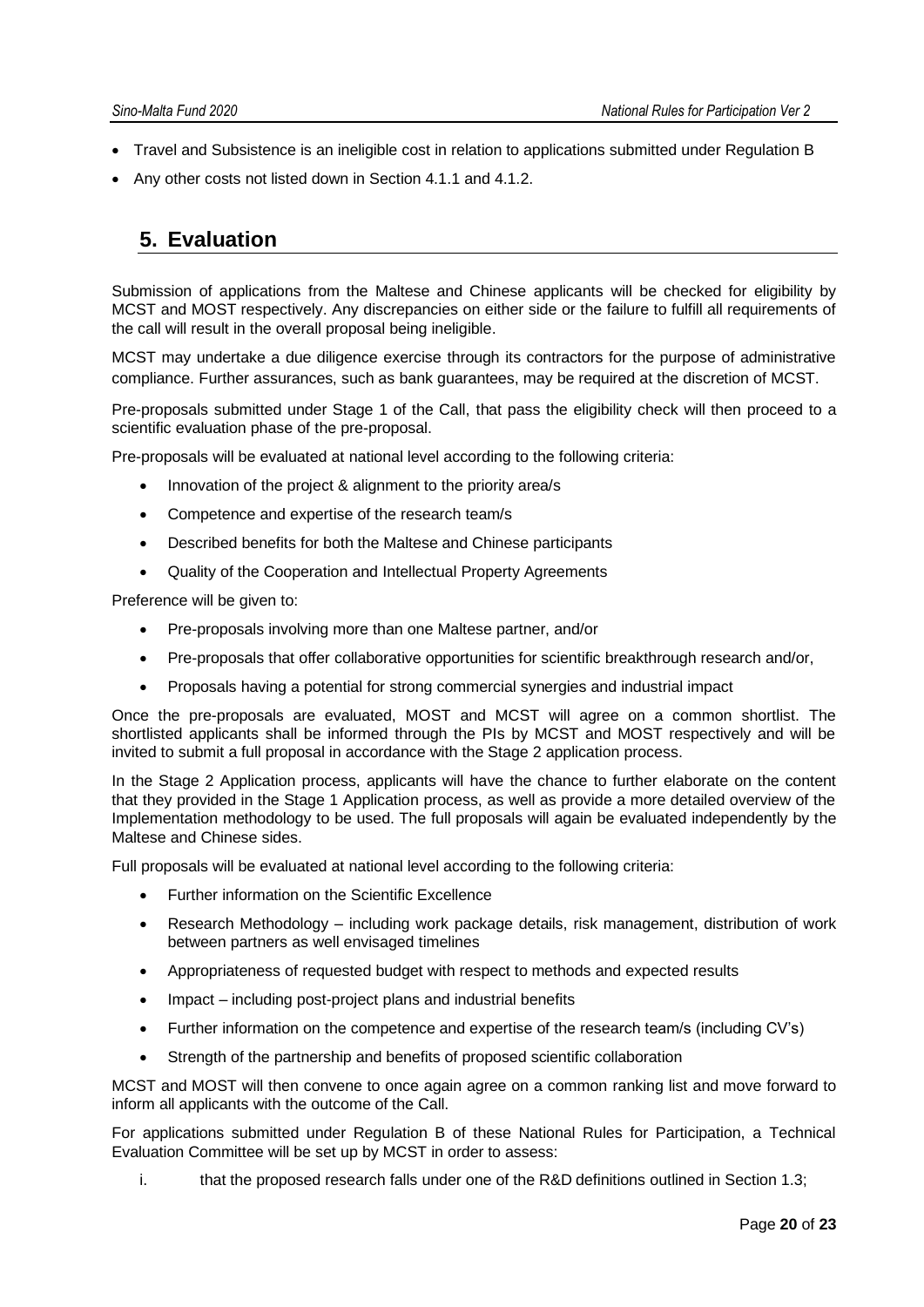and

ii. the type of eligible costs defined in Section 4.

The aid intensities will be awarded according to the outcomes of the Technical Evaluation Committee.

## <span id="page-22-0"></span>**6. Post Selection Process**

## <span id="page-22-1"></span>**6.1 The Grant Agreement**

For each project approved for funding, individual Grant Agreements will be signed between the successful PI operating from Malta and MCST. If necessary, a separate yet complementary Grant Agreement is also signed between MCST and other partners operating from Malta in the same successful consortium. This Agreement will act as the basis for project funding and will regulate the transfer of funds to national beneficiaries based on these regulations.

The PI's from the Maltese and Chinese sides are to ensure that a common start date is applied to all partners following guidance from the funding bodies. This will ensure that project timelines are synchronised.

MCST reserves the right not to proceed with signing any National Grant Agreement in the event that it results that doing so would be too high an exposure risk to MCST.

## <span id="page-22-2"></span>**6.2 Start Date and End Date**

The project will start on a pre-determined date as agreed by all the respective parties and determined in the Grant Agreement.

In view of the particular nature of the Grant Agreement, the said agreement may not be signed simultaneously by all parties but will be signed by all the parties separately. Each party will signify the date of signing and the Grant Agreement will come into force on the date on which the final signature is made thereon (hereinafter the "Agreement Date").

Between the Agreement Date and the Start Date, the Project Contact should ensure that all activities required for a smooth project start are completed.

To be eligible for funding, all expenses must be incurred between the Start Date and the End Date of the Project.

## <span id="page-22-3"></span>**6.3 Double Funding**

Funding under this joint initiative is made available on the basis that the Applicant has not benefited and will not benefit from any other grant or financial incentive of whatever nature, applied for and/or utilised for the same scope as that subject of the funding requested under this joint initiative. Provided that, in the case where the application covers work that is part of a larger project, the Applicant must submit a table as an appendix to the application form that shows a comprehensive list of the items of work and the source of funding for each item.

The Applicant will be required to sign a declaration to this effect and authorising MCST to exchange essential information related to the project with other funding agencies, both local and overseas, for any necessary checks.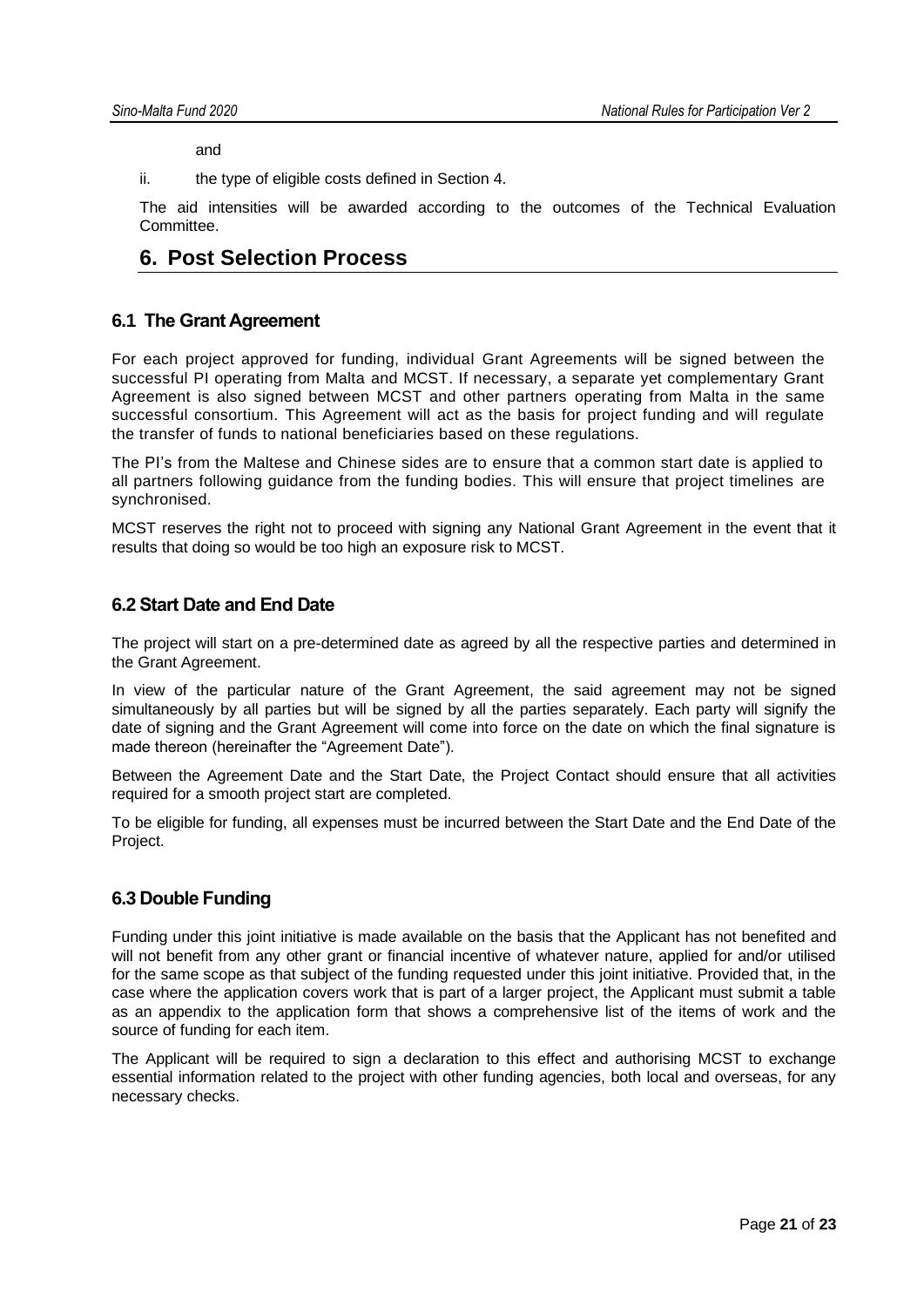## **6.4 Project Extensions**

Time extension requests are unlikely to be accepted unless these are due to extenuating circumstances that are deemed by MCST as having been unavoidable by the partners following all efforts and best practice project management. In exceptional cases, even though MCST may deem a request for extension as valid, this would need to be endorsed by MOST, and vice versa. If a common agreement is not reached between the funding bodies, the request will automatically be declined.

## <span id="page-23-0"></span>**7. Funding, Management and Progress Monitoring**

## <span id="page-23-1"></span>**7.1 Allocation and Disbursement of Funding**

Following the termination of the project or expiry of the Grant Agreement, the Project Contact will be required to submit a Final Technical Project Report for the whole project, thus covering the work undertaken.

For the purpose of funding and reporting, a project submission shall be divided into a maximum of two (2) Stages. Each Stage shall be of a maximum twelve (12) month duration. No more than two (2) Stages are permissible. Funding for any one (1) Stage shall not exceed 80% of the total project financial contribution due. Total financial contribution over the lifetime of the project shall not exceed the funding limit as established in the Grant Agreement, irrespective of actual expenditure.

The periodic funding will be allocated according to the following schedule:

1. For the first Stage, MCST will make an initial advance payment of 100% of the due financial contribution in relation to that particular Stage. This will be calculated on the Applicant's component of projected expenditure for that Stage and include both direct and indirect costs.

In the case of a single-Stage project (one 12 month period), MCST will make an advance payment to the applicant equivalent to 80% of the due financial contribution calculated on the projected costs. This will include both direct and indirect eligible costs.

- 2. At the end of the first Stage, the Project Contact will be required to submit a Technical Stage Report and a Financial Stage Report to MCST with details of actual expenditure over the past stage, together with an updated forecast of projected expenditure for the following stage. The stage report has to be approved by MCST before moving to the next stage. This should be in line with the templates for stage and final reports as provided by MCST within the Grant Agreement.
- 3. For the final Stage, MCST will calculate the due financial contribution in relation to that particular Stage based on the Financial Stage Report submitted. This contribution will be calculated as forecast eligible expenditure, adjusted for any overspend or underspend of the preceding Stage.
- 4. Except for the final Stage (or for single Stage projects) of the project, MCST will make an advance payment equivalent to 100% of the due financial contribution in relation to that particular Stage, calculated as in bullet (3) above.
- 5. For the final Stage of the project (or in the case of single Stage projects), MCST will make an advance payment of up to 80% of the due financial contribution calculated as in bullet (3) above. However, MCST shall retain 20% of the total project grant to be transferred only upon successful completion of the project. MCST reserves the right to deduct dues in the absence of the delivery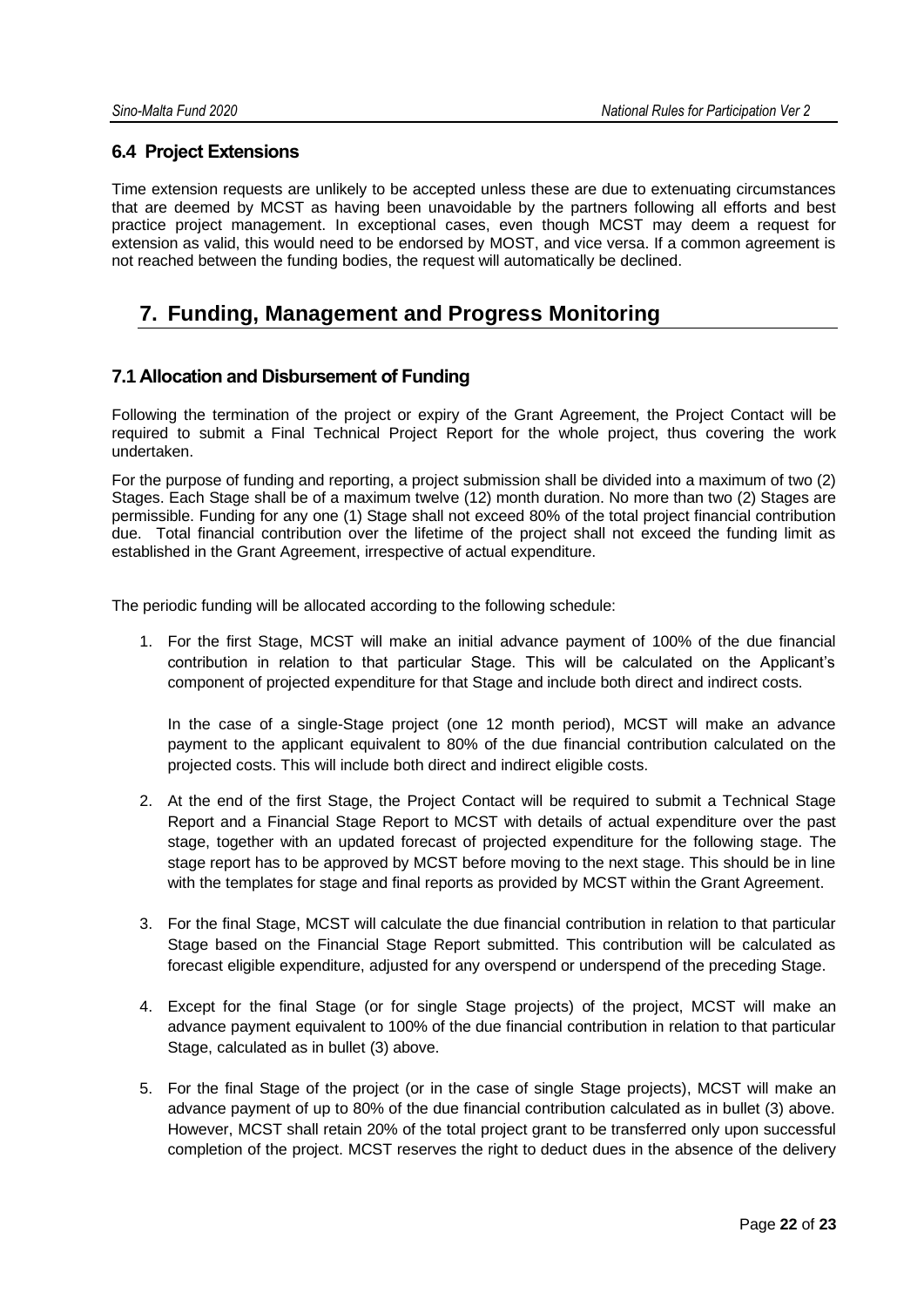of activities, work packages, deliverables, in part or in full, and where the appropriate standards of reporting have not been achieved.

- 6. Following the termination of the project or expiry of the Grant Agreement, the Project Contact Point will be required to submit a Final Technical Project Report together with a Final Financial Report for the whole project, thus covering the work and expenditure undertaken. The Final Financial Report needs to be audited by a certified auditor appointed by the Applicant and approved by MCST once submitted. The audit should determine the total eligible costs and compare these to the funds forwarded. MCST reserves the right to appoint an auditor to audit the Project Financial Audit as submitted. Failure to submit a timely audited Final Financial Report may result in MCST recovering all funds disbursed across the project.
- 7. As soon as the verifications and audits are finalised and cleared, MCST will release the retention money due. In the case of overpayment, the Applicant will be required to refund the under-spend amount to MCST within a specific timeframe, or as agreed to with MCST.

MCST reserves the right to alter the funding parameters as deemed appropriate.

### <span id="page-24-0"></span>**7.2 Dissemination & Externalisation**

Any articles and text material related to the project should include the words:

*'Project <Project Name> funded by the Malta Council for Science and Technology through the Sino-Malta Fund 2020 (Science and Technology Cooperation).* 

Any websites or printed material related to the project should also include MCST and its line Ministry's logo.

During the term of Agreement the Applicant shall include and prominently feature the MCST in any publicity related to the project.

All publicity material shall be vetted and approved by MCST before publication and should make mention of the initiative and the MCST. In the case where printed material is published without a mention of the initiative and MCST, the Applicant shall be obliged to publish a correction at its own expense in the subsequent issue of the publication.

By the end date of the project, the Applicant shall be required to provide a proof of submission of an article to an open access peer-reviewed journal.

## <span id="page-24-1"></span>**7.3 Reporting**

On the last day of a stage, an End of Stage Technical Report is to be presented to MCST. An End of Stage Financial Report is then to be submitted within one month from the end of the stage.

On the last day of the project, the Project Contact is required to submit a Final Technical Project Report. Audited accounts are to be presented within one month from the end of the project.

MCST reserves the right to request additional project-related information.

Approval of the stage reports allows the beneficiary to proceed with the next stage of the project. Approval of the final reports permits the release of the retention.

In the event that a project is found to be in breach of the Grant Agreement or to materially depart from the submitted application, MCST reserves the right to discontinue the award and the applicant may be required to refund the Grant in part or in full. In any such event, MCST may also exclude an applicant from participating in future calls.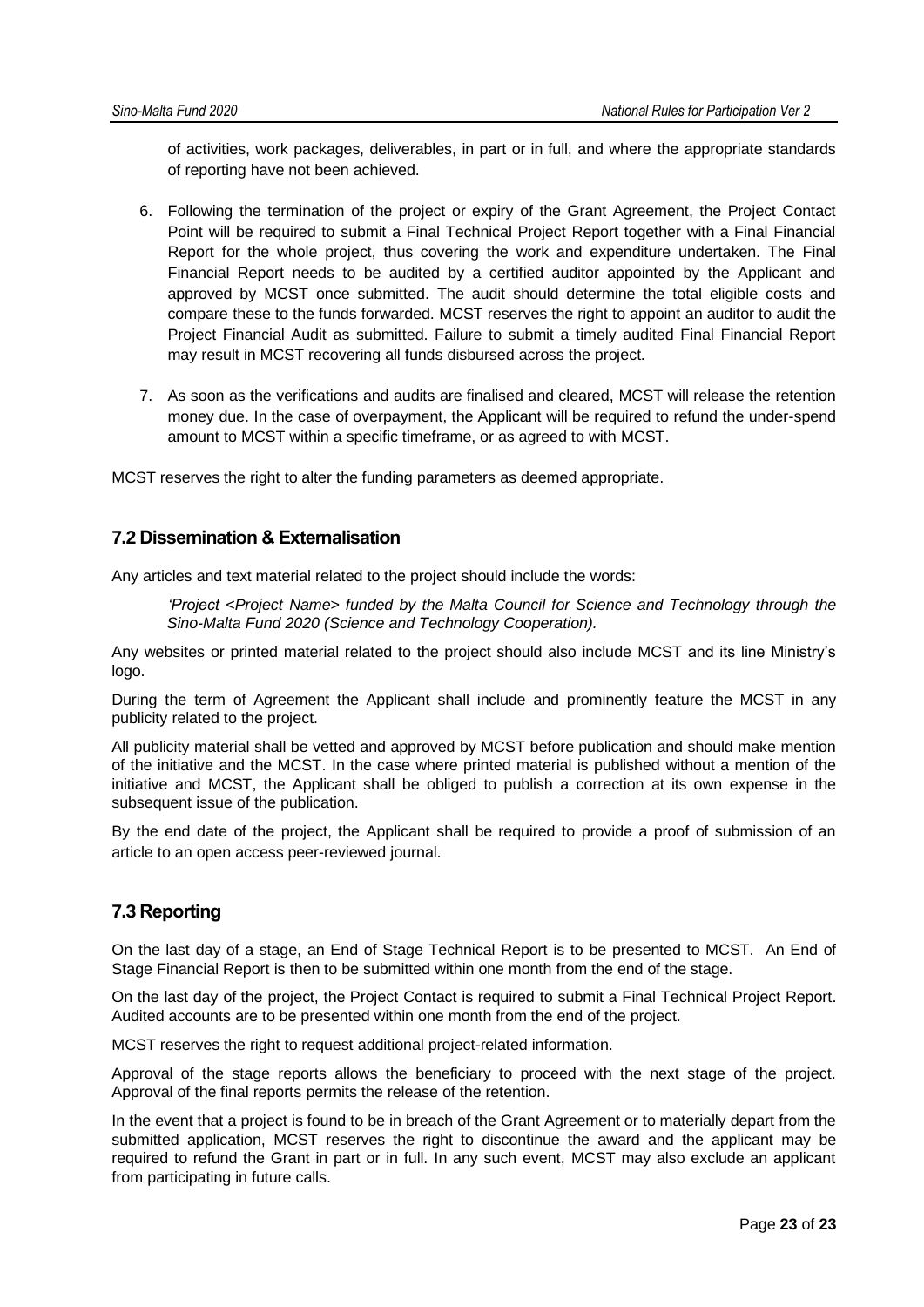The PI shall set a schedule for quarterly progress meetings with MCST to take place as part of the reporting work package.

The templates provided by MCST should be used to develop the End of Stage Technical and Financial Reports as well as the Final Technical and Financial Reports.

The End of Stage Technical and Financial Reports shall contain the following details:

- (i) An account of project activity and achievements over the past stage compared with the originally submitted application;
- (ii) An account of actual expenditure over the past stage compared with the originally submitted budgeted expenditure. All financial reports must be signed by the person responsible for the financial management, and assembled as per the instructions in the Grant Agreement;
- (iii) An updated forecast of project activity and projected achievements for the following stage;
- (iv) An updated forecast of projected expenditure for the following stage;

The beneficiary shall appoint an auditor to conduct a detailed financial audit, following the completion of the project. The audit will consist of, at least, the following checks and based on the template provided by MCST::

- **Accounts**
- Physical inventory
- Time-sheets and payslips / employee contracts
- Receipts for all equipment and consumables
- Bank statements for the Project Account

## <span id="page-25-0"></span>**7.4 Accountability**

The beneficiaries shall keep a separate project bank account and records, clearly distinguishable from their other accounting records. All relevant expenses must be recorded in these accounts. All funding payments by MCST must be received in the project bank account.

Eligible expenses must have been determined in accordance with the usual accounting and management principles and practices of the applicant. Direct eligible costs must be backed up with the relevant documentation as specified in the Grant Agreement.

## <span id="page-25-1"></span>**7.5 Supervening Circumstances**

The Project Contact is obliged to immediately advise in writing MCST of any internal or extraneous significant event which might affect the validity or implementation of the project. This obligation applies to the entire period between the submission of the Project Application and the completion of the project.

MCST, at its own discretion, shall either give such directives as it deems necessary for the furtherance of the project or re-assess the project in its entirety accordingly.

Failure on the part of the Project Contact to respect this obligation may lead MCST to suspend or terminate funding for the project and request a refund of funds already paid out.

If during the course of a project a partner withdraws from the Project Consortium, the Applicant will immediately advise MCST in writing. In this event, the relevant articles of the Project Consortium Agreement and the National Grant Agreement shall apply.